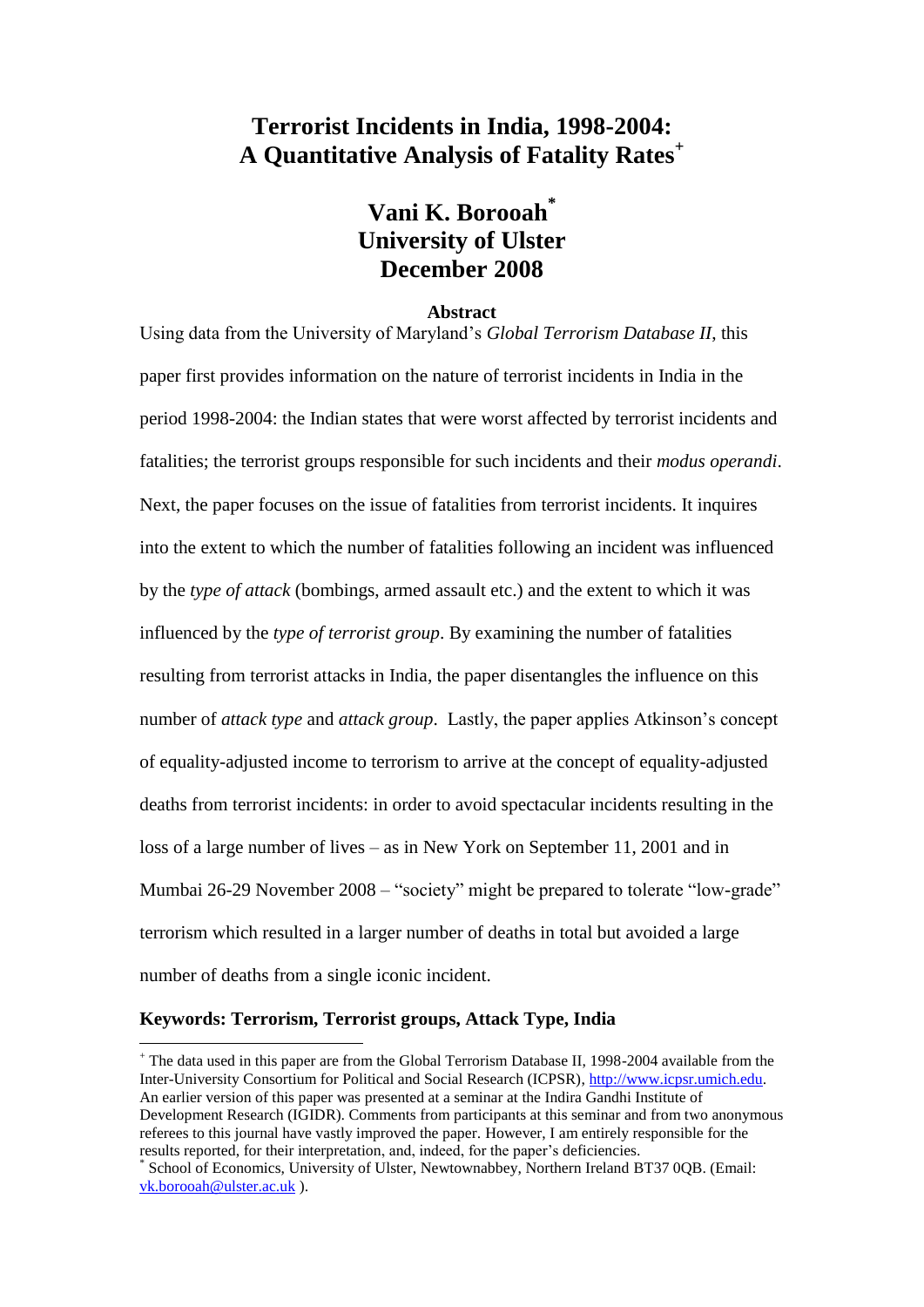# **Terrorist Incidents in India, 1998-2004: A Quantitative Analysis of Fatality Rates**

#### **Abstract**

Using data from the University of Maryland's *Global Terrorism Database II*, this paper first provides information on the nature of terrorist incidents in India in the period 1998-2004: the Indian states that were worst affected by terrorist incidents and fatalities; the terrorist groups responsible for such incidents and their *modus operandi*. Next, the paper focuses on the issue of fatalities from terrorist incidents. It inquires into the extent to which the number of fatalities following an incident was influenced by the *type of attack* (bombings, armed assault etc.) and the extent to which it was influenced by the *type of terrorist group*. By examining the number of fatalities resulting from terrorist attacks in India, the paper disentangles the influence on this number of *attack type* and *attack group*. Lastly, the paper applies Atkinson's concept of equality-adjusted income to terrorism to arrive at the concept of equality-adjusted deaths from terrorist incidents: in order to avoid spectacular incidents resulting in the loss of a large number of lives – as in New York on September 11, 2001 and in Mumbai 26-29 November 2008 – "society" might be prepared to tolerate "low-grade" terrorism which resulted in a larger number of deaths in total but avoided a large number of deaths from a single iconic incident.

### **Keywords: Terrorism, Terrorist groups, Attack Type, India**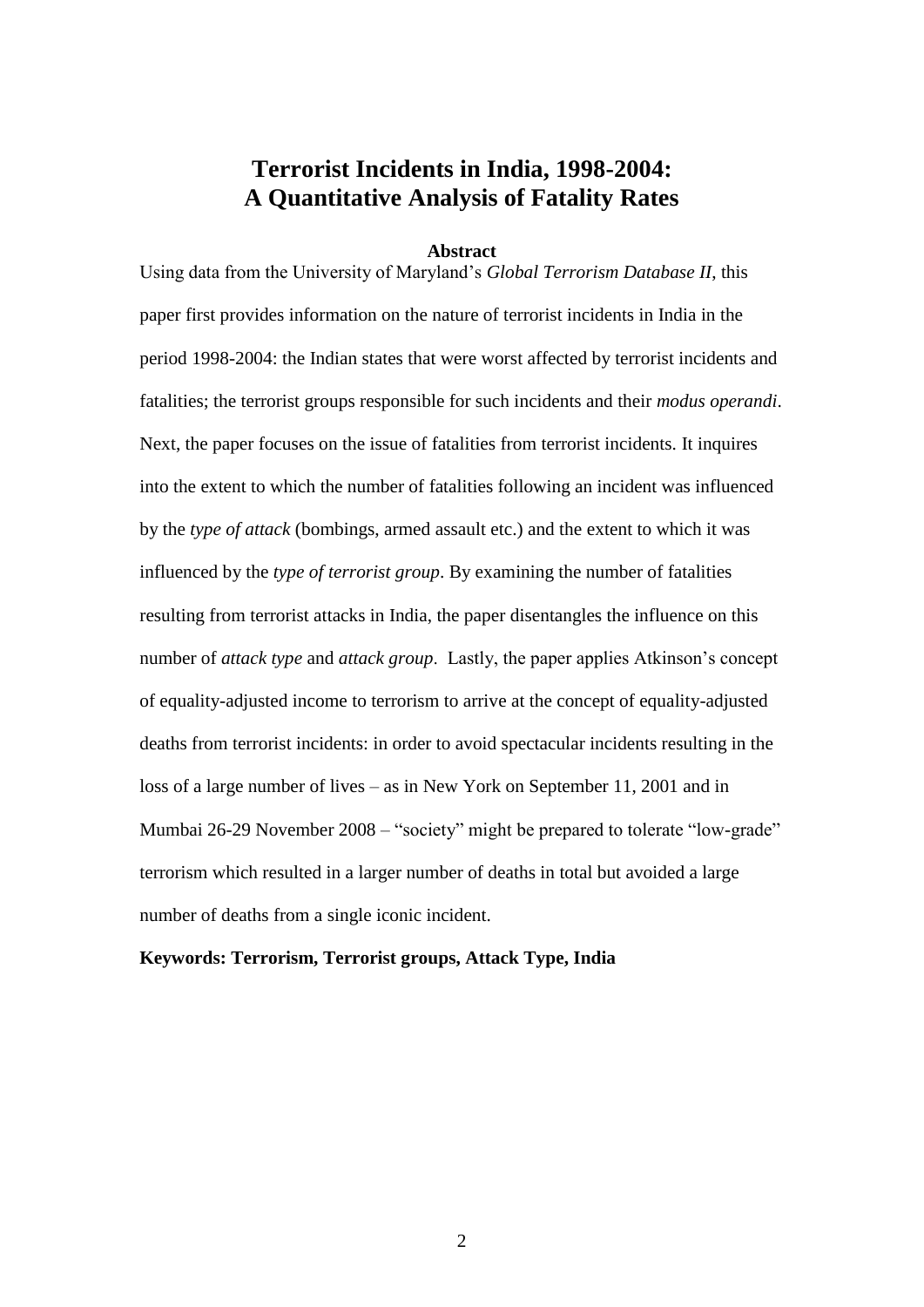# **1. Introduction**

<u>.</u>

This paper uses data from the LaFree and Dugan (2008) *Global Terrorism Database II* (see also, LaFree, Dugan, Fogg, and Scott, 2006) to study the nature of terrorist incidents in India in the seven-year period, 1998-2004. As LaFree and Dugan (2008) observe, although the heightened consciousness of the menace of terrorism of the past decade has led to a considerable increase in the literature on this subject, much of this literature has been based on non-quantitative evidence: informed opinion, intuition, and anecdotal evidence. In order, therefore, to provide a quantitative base for the study of terrorism, LaFree and Dugan (2008) and LaFree, Dugan, Fogg, and Scott (2006), under the auspices of the *National Consortium for the Study of Terrorism and the Response to Terrorism*, have provided two Global Terrorism Databases (GTD): GTD1 and GTD2 record, as far as is feasible, all known terrorist incidents in the world<sup>1</sup>, along with ancillary information about the nature of these incidents, for, respectively, the periods 1970-1997 and 1998-2004.<sup>2</sup>

Silke (2001) has addressed the issue of methodological issues in research on terrorism. He argued that "most research [on terrorism] is based on secondary data analysis and more specifically on analysis based on archival records" and that, in particular, "over 80 per cent of all research on terrorism is based either solely or

<sup>&</sup>lt;sup>1</sup> In order to be considered a "terrorist incident" by the GTD, the event had to have been committed by non-state actors, had to have been violent, and intentional. In addition the act must have met two of the following three criteria: (1) The act must have been aimed at attaining a political, economic, religious, or social goal. In terms of economic goals, the exclusive pursuit of profit did not satisfy this criterion. (2) There must have been evidence of an intention to coerce, intimidate, or convey some other message to a larger audience (or audiences) than the immediate victims. (3) The action must have been outside the context of legitimate warfare activities, i.e. the act must have been outside the parameters permitted by international humanitarian law (particularly the admonition against deliberately targeting civilians or non-combatants). (LaFree and Dugan , 2008).

 $2^2$  To produce the GTD2 an administrative staff managed both paid and volunteer researchers who monitored a variety of open sources, identified potential cases for inclusion in the database and then coded these cases. Data in this collection contain 7,154 events .The main variable categories presented in these data include: Identification Numbers, Incident Date, Incident Location, Incident Information, Attack Information, Target Information, Perpetrator Information, Perpetrator Statistics, Perpetrator Claim of Responsibility, Weapon Information, Casualty Information, Consequences, Hostage/Kidnapping. (LaFree and Dugan , 2008).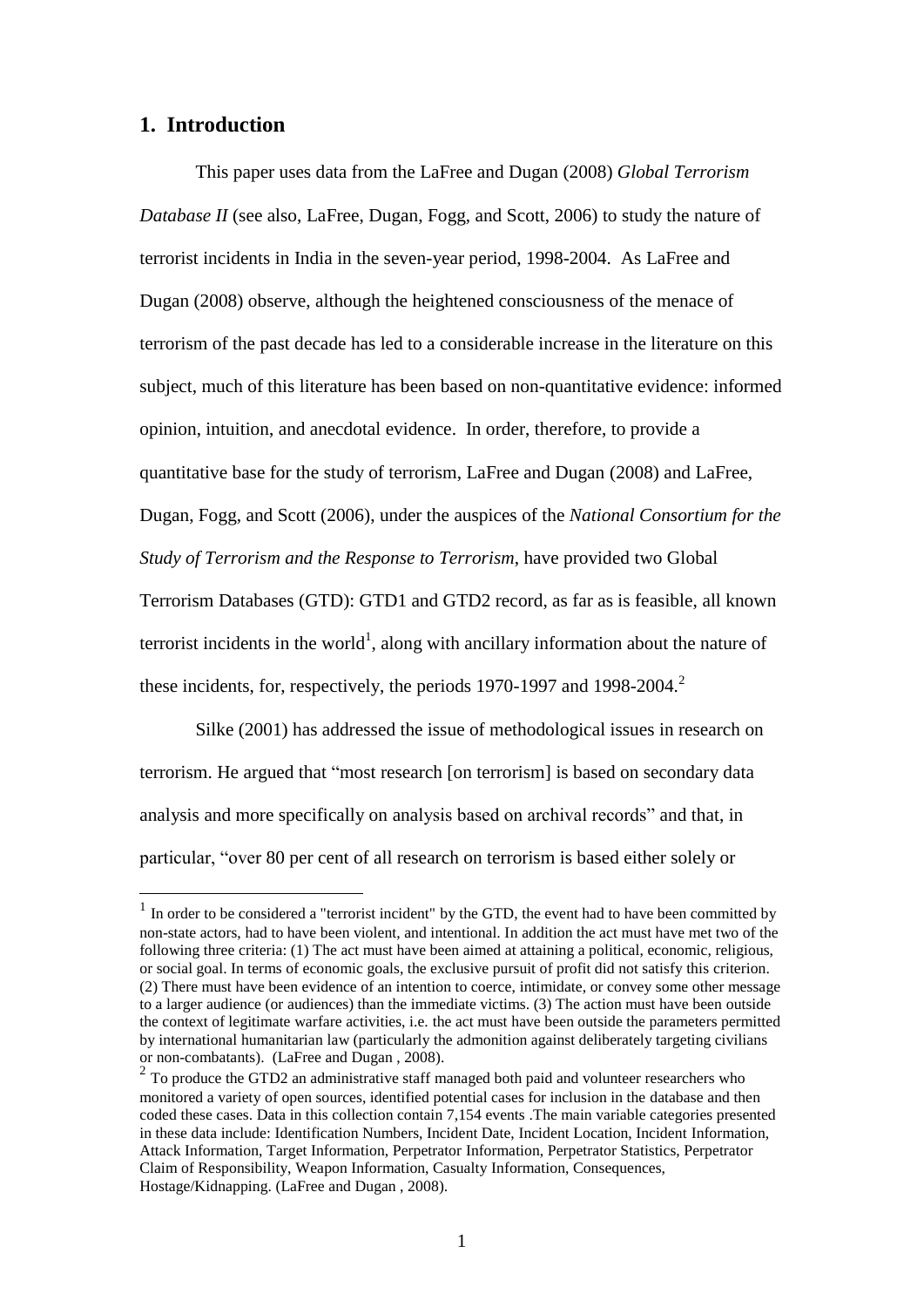primarily on data gathered from books, journals, the media (or media-derived databases), or other published documents." (p.5). However, within this research *genre*, Silke (2001) shows that there has been very little attempt to match data from secondary sources to the tools of statistical analysis: 5 percent of papers published in major terrorism journals in 2000 involved inferential analysis; 15 percent used descriptive statistics, and the remaining 80 percent did not involve any statistical analysis whatsoever.<sup>3</sup>

Against this background, the purpose of this paper is to undertake a quantitative analysis of deaths from terrorism using data from GTD2. The focus of the analysis is on India. GTD2 recorded 7,184 terrorist incidents between 1998 and 2004. The largest number of terrorist incidents occurred in India (784), followed by Colombia (571), the Russian Federation (435), and Algeria (426).<sup>4</sup> In terms of terrorist-related fatalities, India (3,008 deaths) again headed the list of countries followed by the USA  $((2,385),$  Algeria  $(2,273)$ , Iraq  $(2,203)$  and the Russian Federation (2,097).<sup>5</sup> Consequently, there is a strong justification for examining terrorist actions in India.<sup>6</sup> This justification has only been strengthened with the brutal and bloody terrorist attack on Mumbai's residents in November 2008.

The issue of terrorist related deaths has been addressed by Hultman (2007): employing monthly data on 60 rebel groups, involved in armed conflict in the period January 2002 to December 2004, she showed that rebels killed more civilians the

 $3$  By contrast, 86 percent of papers in forensic psychology and 60 percent of papers in criminology contained some form of statistical analysis with a majority of these employing inferential methods. <sup>4</sup> Other countries in which a substantial number of terrorist incidents occurred were: the Philippines (380), Iraq (317), Spain (284), Northern Ireland (235), Turkey (224), Indonesia (214), Palestine (209), Federal Republic of Yugoslavia (202), Afghanistan (199), Israel (191), and Sri Lanka (158).

<sup>5</sup> Other countries in which a substantial number of terrorist-related fatalities occurred were: Colombia

<u>.</u>

<sup>(1,696),</sup> Angola (1,464), Nepal (1,386), Sri Lanka (1,296), the Philippines (912), and Pakistan (878).  $6 \text{ More recently, only Iraq has had more terrorist incidents than India. Even so, there have been seven$ major terrorist incidents in India in 2008: Jaipur (May 13), Bangalore (July 25), Ahmedabad (July 26), Surat (July 27/28), New Delhi (September 13), Assam (October 30), and, most spectacularly, Mumbai (November 26-29): collectively, these have resulted in nearly 400 fatalities.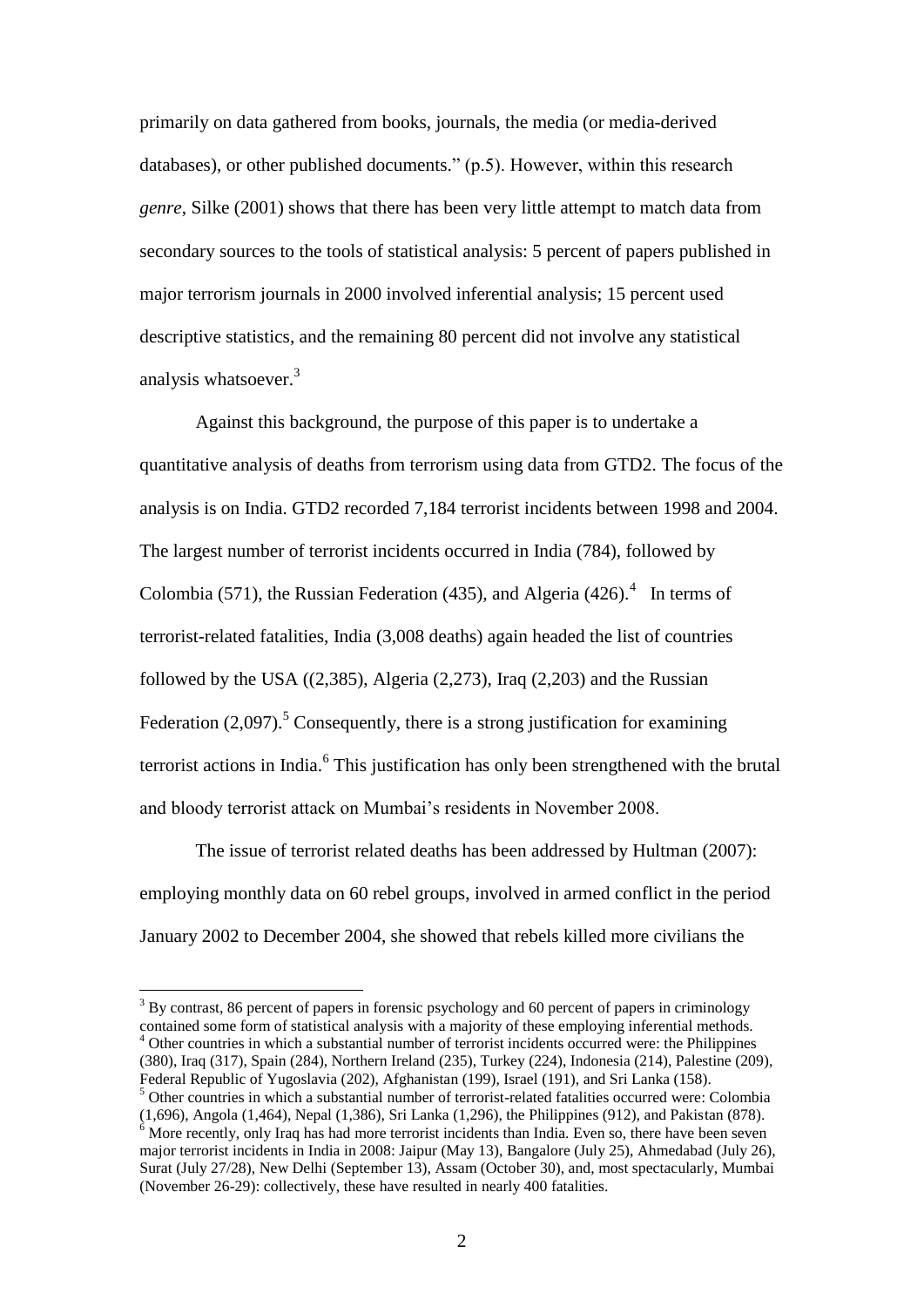more fighters they lost in battle. Piazza (2009) has examined the hypothesis that Islamist terrorist groups are more dangerous than non-Islamist groups because they cause more casualties. The rise in the casualty rate from terrorism (the average number of dead and wounded from terrorist incidents), from 2.08 between 1968 and 1979 to 10.89 for the period 200 to 2005, is conventionally explained by the parallel rise in religious (i.e. Islamic) terrorism. Using data from the Terrorism Knowledge Base for 135 groups and 383 incidents he showed that such a sweeping conclusion needed to be tempered by the "ideological orientation" of the Islamist groups with groups associated with *al-Qaida* being much more lethal than other, more secular, Islamist groups.

This paper complements existing (quantitative) studies of the number of victims (dead and wounded) from terrorism by taking a different, but not unrelated, line. It hypothesises that the number of fatalities following a terrorist incident would be influenced by the *type of attack* (bombing, armed assault etc.) and by the *type of terrorist group* carrying out the attack. For example, *ceteris paribus* armed assaults might, on average, result in more deaths than bombings but the number of deaths might also be influenced by whether the armed assault or bombing was carried out by Islamic *jihadists* or by Marxists. By examining the number of fatalities resulting from terrorist attacks in India, it disentangles, using the decomposition methodology of Blinder (1973) and Oaxaca (1973) – hereafter, the B-O decomposition - the influence on this number of *attack type* and *attack group*.

 The second strand of this paper is concerned with the "price" society might be prepared to pay to avoid spectacular (and iconic) terrorist incidents. Weinberg *et. al*. (2008) have drawn attention to the restrictions on civil liberties that followed the 9/11 attack in New York; in a similar vein, 26/11 in Mumbai was followed by a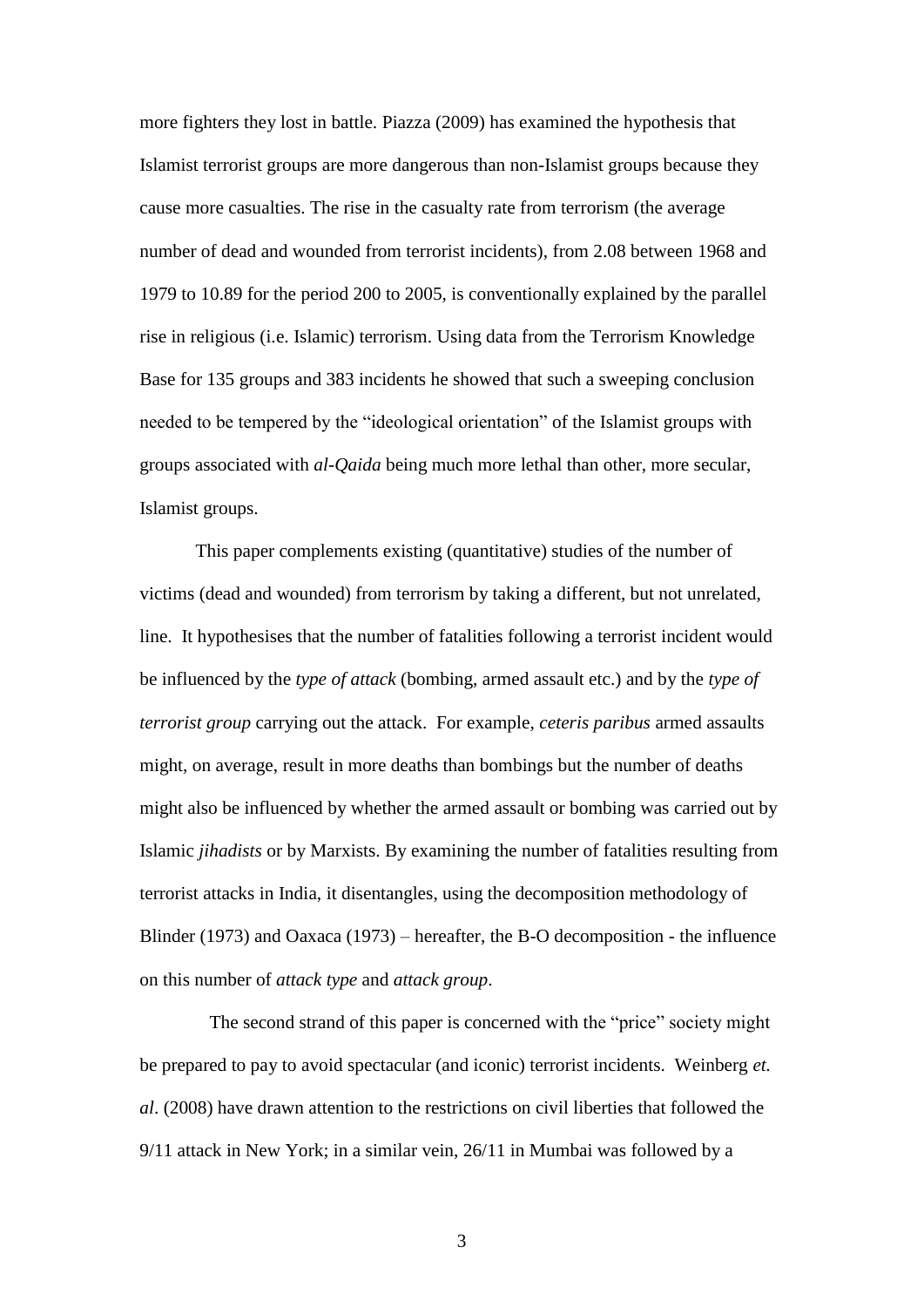clamour for war with Pakistan.<sup>7</sup> In order to avoid such political and social (and economic) turbulence, "society" might be prepared to tolerate a higher number of terrorist-related deaths, provided these were sufficiently evenly distributed between incidents as to obviate any particular incident being viewed as iconic.<sup>8</sup>

This strand is grounded in Atkinson's (1970) concept of equality-adjusted income: being averse to inequality, society regards a smaller level of national income, which is equally distributed, as yielding the same amount of social welfare as a larger, but unequally distributed, income; the reduction in income that society is prepared to countenance depends upon its aversion to inequality. In this paper the concept is extended to terrorism by developing the idea of the "equality-adjusted number of deaths" from terrorist incidents: in order to avoid the social and political fall-out from spectacular incidents resulting in the loss of a large number of lives – as in New York on September 11, 2001 and in Mumbai 26-29 November 2008 – "society" might be prepared to tolerate "low-grade" terrorism which resulted in a larger number of deaths in total but avoided a large number of deaths from a single iconic incident. Estimates of such equality-adjusted deaths, under different degrees of inequality aversion, are provided.

# **2. An Overview of Terrorist Incidents in India**

1

This section provides information on the nature of terrorist incidents in India in the period 1998-2004: the Indian states worst affected by terrorist incidents and fatalities and the terrorist groups responsible for such incidents and their *modus* 

<sup>7</sup> The *Financial Times* reported a former Indian ambassador to the United Nations as demanding that "if there is another attack we should go in and bomb the daylights out of them" (Indian hawks call for strike on Pakistan, 19 December 2008)

 $8$  Frey (2004) has drawn attention to the economic effects of terrorism. The targeting of tourism means that a typical terrorist attack deters nearly 140,000 tourists (Enders, Parise, and Sandler, 1992). Terrorism reduces the inflow of foreign direct investment into a country (Enders and Sandler, 1996), bilateral trade flows with other countries (Nitsch and Schumacher, 2004), and the share price of companies, and levels of income, in terrorist-affected regions (Abadie and Gardeazabal, 2003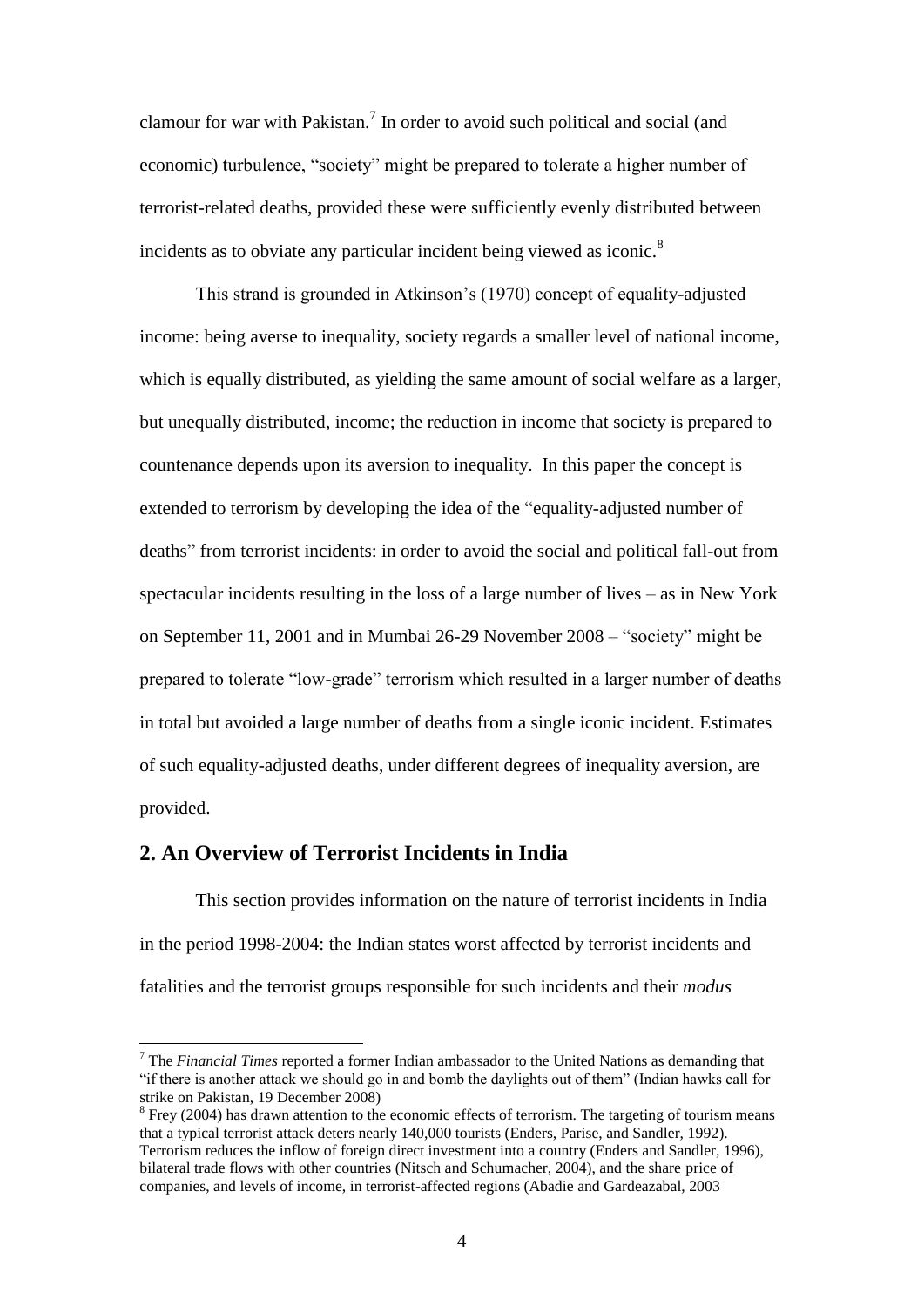*operandi*. Over the period 1998-2004, there were, according to GTD2, 784 terrorist incidents in India which resulted in 3,008 deaths. Table 1 shows that 61 percent of these incidents (480 in number) and 55 percent of these fatalities (1,658 in number) occurred in Jammu and Kashmir followed by: 11 percent of incidents (85) and 13 percent of fatalities (376) in Assam; 6 percent of incidents (48) and 3 percent of fatalities (90) in Andhra Pradesh; and 3 percent of incidents in Bihar and Tripura (26 and 25 respectively) but with 5 percent of fatalities (156) in Bihar and 3 percent (25) in Tripura. If one considers the North-East of India in its entirety – Arunachal Pradesh, Assam, Manipur, Meghalaya, Mizoram, Nagaland, and Tripura – then 123 incidents (16 percent of the all-India total of 784 incidents) and 682 fatalities (23 percent of the all-India total of 3,008 fatalities) occurred in this region. Thus, between 1998 and 2004, the states of Jammu and Kashmir, Andhra Pradesh, and Bihar and the North-East of India collectively accounted for 86 percent of terrorist incidents and of incident-derived fatalities in India.<sup>9</sup>

None of these three theatres of conflict – Jammu and Kashmir, the North-East of India, and Bihar and Andhra Pradesh – should be viewed as isolated conflicts, independent of events on the international stage and of each other. Haleem (2004) has argued that, apart from home grown terrorists, the Kashmir dispute has attracted al-Qaida fighters who view the dispute as part of a larger Islamic strategy. The Lashkare-Taib's agenda, as outlined in a pamphlet titled, "Why are we waging jihad," includes the restoration of Islamic rule over all parts of India; the pamphlet also declares the United States, Israel, and India as existential enemies of Islam (Haqqani, 2005). Similarly, Mehra (2000) has drawn attention to the absence of agrarian reform

<sup>9</sup> The largest number of fatalities from a *single* incident were: 52 in Mumbai, 25 August 2003; 35 in Pahalgam (J&K),1 August 2000 and Chadisinghpoora (J&K), 21 March 2000; 34 in Kaluchak (J&K), 14 May 2002, 32 in Sinari (Bihar), 18 March 1999. Apart from the Mumbai bombing, the other incidents were armed assaults.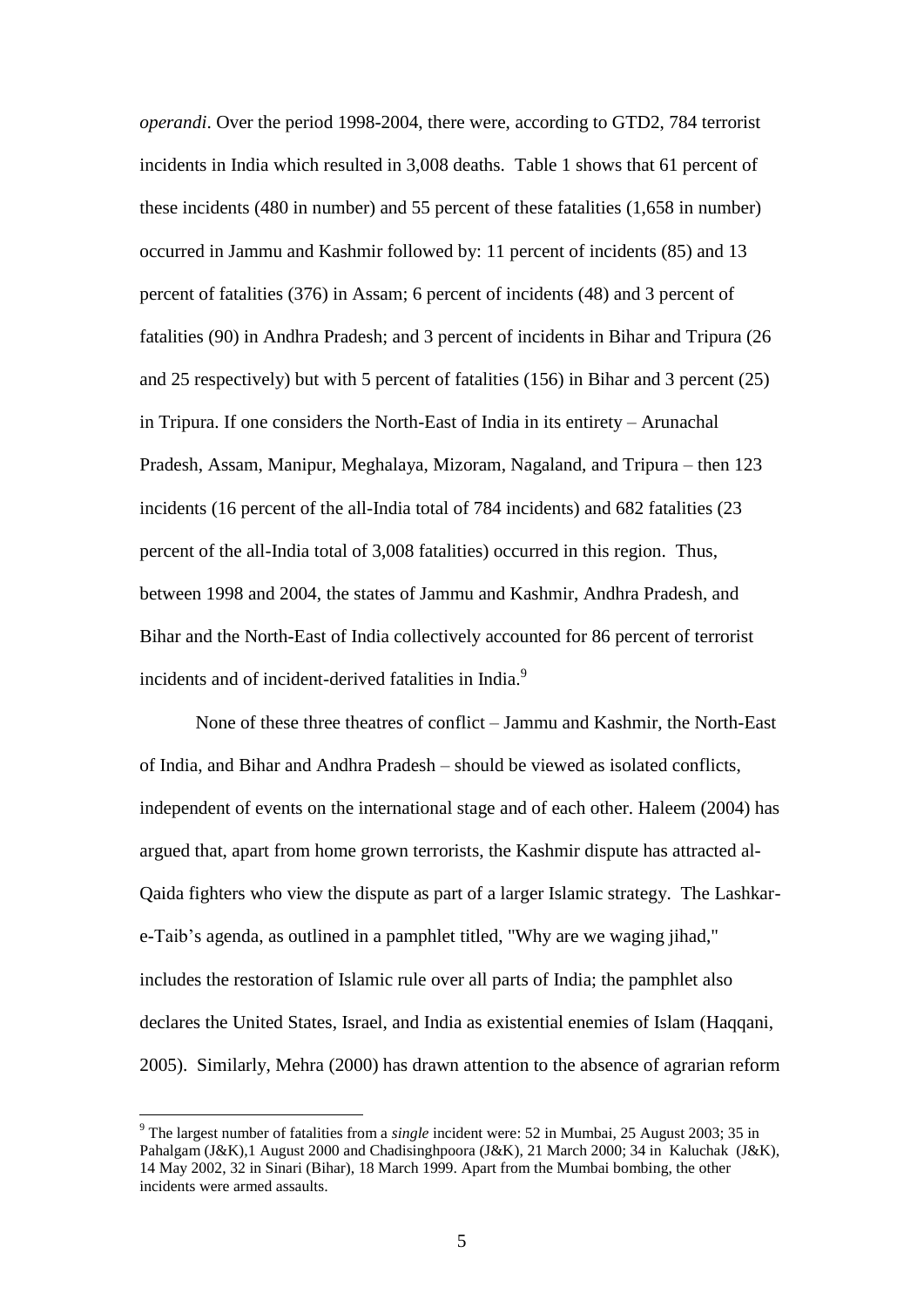in India, and Borooah (2009) to poverty and illiteracy in Indian districts, as factors explaining the rise in Marxist violence in certain parts of India. Lastly, Saikia (2003) has linked the ethnic-based and non-Islamic terrorist movements in the North-East of India to a wider Islamic agenda in which al-Qaida operatives in Bangladesh are fomenting the creation of a "Greater Bangladesh" (*Brihot Bangladesh*) and are subordinating the traditional pro-Hindu loyalties of the United Liberation Front of Assam (ULFA) to this end.

Table 2 shows terrorist incidents, and fatalities resulting from such incidents by the main terrorist groupings. In the Indian context there were three main groups of terrorists: Islamic; Marxist; and North-Eastern terrorist groups. These three groups collectively accounted for 298 (38 percent of the total of 784) incidents and 1,667 (55 percent of the total of  $3.008$ ) fatalities in India.<sup>10</sup> The main Islamic groups were the *Lashkar-e-Taiba* (47 incidents, 371 fatalities), *Hizb-ul-Mujahidin* (34 incidents, 173 fatalities), and *Jaish-e-Mohammad* (11 incidents, 39 fatalities).<sup>11</sup> The main Marxist groups were the *People's War Group* (46 incidents, 189 fatalities) and the *Maoist Communist Centre* (14 incidents, 98 fatalities).<sup>12</sup> The main North-East groups were

<u>.</u>

 $10$  The perpetrators of the remaining incidents were either unknown (399 out of 784) or small, isolated groups.

<sup>&</sup>lt;sup>11</sup> *Lashkar-e-Taiba* (Soldiers of the Pure) rose to prominence nearly 10 years ago and has often been blamed by the Indian authorities for carrying out armed attacks, not only in Kashmir, but also elsewhere in India.. It is held responsible for the Mumbai bombings of August 2003 and of the attack on the Indian Parliament in December 2001[\(http://news.bbc.co.uk/1/hi/world/south\\_asia/3181925.stm\)](http://news.bbc.co.uk/1/hi/world/south_asia/3181925.stm). *Hizb ul-Mujahidin,* the largest Kashmiri militant group, was founded in 1989 and officially supports the liberation of Jammu and Kashmir and its accession to Pakistan, although some cadres are proindependence. The group is the militant wing of Pakistan's largest Islamic political party, the *Jamaat-i-Islami*. It currently is focused on Indian security forces and politicians in Jammu and Kashmir and has conducted operations jointly with other Kashmiri militants  $(http://www.fas.org/irp/world/para/hm.htm)$ . <sup>12</sup> The *People's War Group*, which was formed in Southern Indian State of Andhra Pradesh in 1980, traces its ideology to the Chinese leader Mao Tse Tung's theory of organised peasant insurrection. It rejects parliamentary democracy and believes in capturing political power through protracted armed struggle based on guerrilla warfare. This strategy entails building up of bases in rural and remote areas and transforming them first into guerrilla zones and then as liberated zones, besides the area-wise seizure and encircling cities. The eventual objective is to install a "people's government" through the "people's war" [\(http://www.satp.org/satporgtp/countries/india/terroristoutfits/PWG.htm\)](http://www.satp.org/satporgtp/countries/india/terroristoutfits/PWG.htm). *The Maoist Communist Center* is a major force in rural Bihar. In some parts it ran a parallel judicial system, with a system of people's courts. The expansion of the party occurred as it became one of several caste-based armed groups in the area. The party mobilized lower-caste Biharis and frequently clashed with various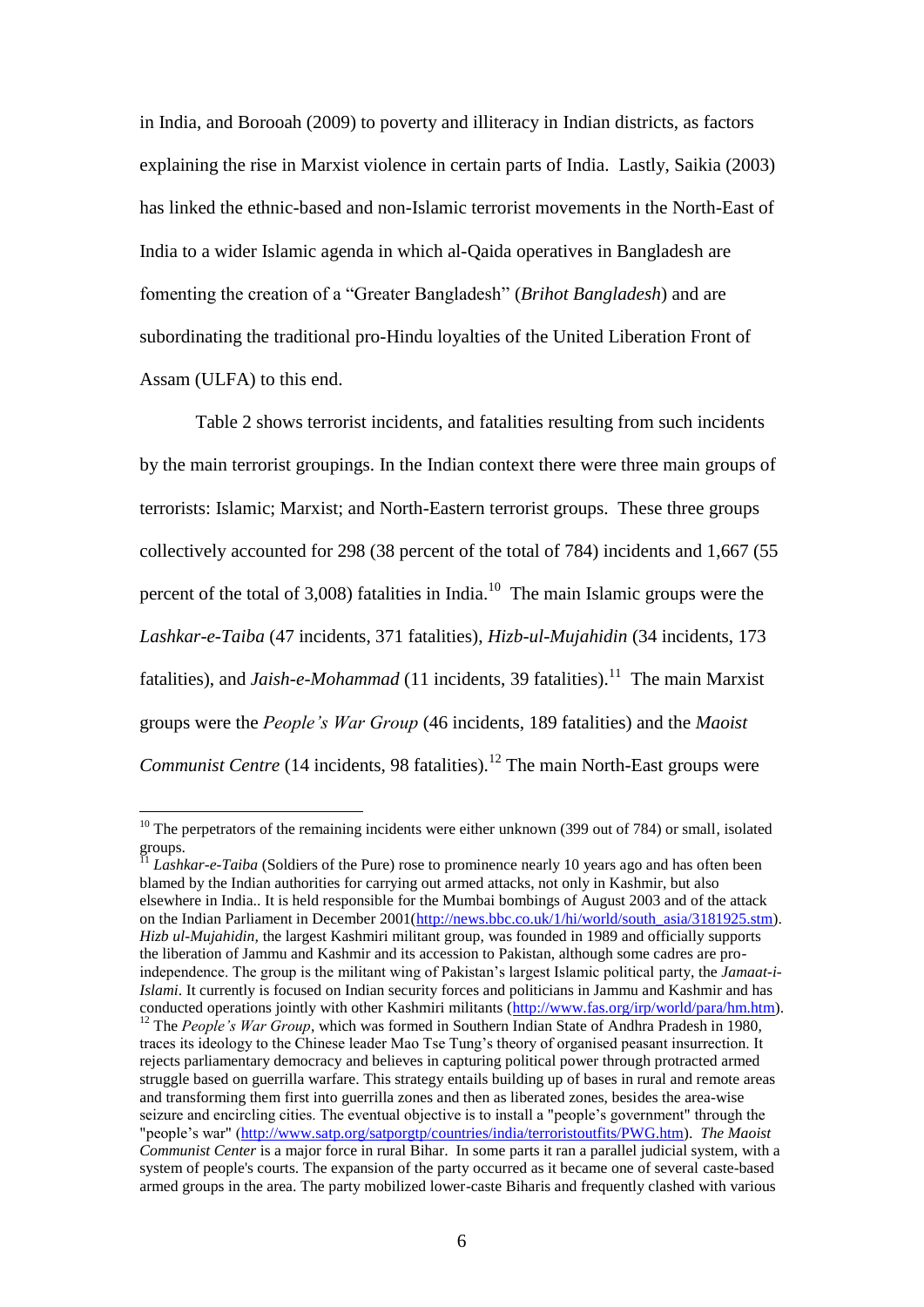the *United Liberation Front of Assam* (36 incidents, 165 fatalities), the *National Liberation Front of Tripura* and the *All Tripura Tiger Force* (collectively, 27 incidents, 196 fatalities), the *National Democratic Front of Bodoland* and the *Bodo Liberation Tigers* (collectively, 20 incidents, 141 fatalities).<sup>13</sup>

Of the 126 incidents for which the Islamic groups were responsible, 12 were suicide attacks and, of these 12 suicide attacks: six were by the *Lashkar-e-Taiba*, two were by its surrogate, *Al-Mansurian [LeT front]*, and two were by the *Jaish-e-*

*Mohammad*. The Marxist and North-Eastern groups were responsible for one suicide attack each by, respectively, the *People's War Group* and the *United Liberation Front of Assam*.

# **3. Fatalities, Attack Type, and Terrorist Groups**

 For each of the 784 terrorist incidents in India between 1998 and 2004, GTD2 provided details of the incident's *primary* type of attack: bombing (378 incidents); armed assault – that is, an attack whose primary objective was to cause physical harm, including death, to individuals by means other than explosives (298); assassination – that is, an attack whose primary objective was to kill one or more prominent persons (52); infrastructure attack – that is, an attack whose primary objective was to damage non-human targets using non-explosive means like arson (35); hostage taking – that is, an attack whose primary objective was to obtain concessions in exchange for

militia groups (like the *Ranvir Sena*) defending upper-caste interests [\(http://en.wikipedia.org/wiki/Maoist\\_Communist\\_Centre\\_of\\_India#Dakshin\\_Desh\)](http://en.wikipedia.org/wiki/Maoist_Communist_Centre_of_India#Dakshin_Desh).

<sup>13</sup> The *United Liberation Front of Assam* is a militant group from Assam, among many other such groups in North-East India. It seeks to establish a sovereign Assam via an armed struggle. The Government of India had banned the organization in 1990 and classifies it as a terrorist group. [\(http://en.wikipedia.org/wiki/United\\_Liberation\\_Front\\_of\\_Asom\)](http://en.wikipedia.org/wiki/United_Liberation_Front_of_Asom). The *National Democratic Front of Bodoland* aims to get a sovereign Bodoland north of the Brahmaputra River. It was very active during the 1990s. However, under an agreement on May 24, 2005 with the Government of India, it has been maintaining a ceasefire [\(http://en.wikipedia.org/wiki/National\\_Democratic\\_Front\\_of\\_Bodoland\)](http://en.wikipedia.org/wiki/National_Democratic_Front_of_Bodoland). The *National Liberation Front of Tripura* was formed in December 1989 to create an independent state of Tripura. It has conducted a systematic and violent campaign for secession from India and has been declared by the Government of India as a terrorist organization [\(http://en.wikipedia.org/wiki/National\\_Liberation\\_Front\\_of\\_Tripura\)](http://en.wikipedia.org/wiki/National_Liberation_Front_of_Tripura).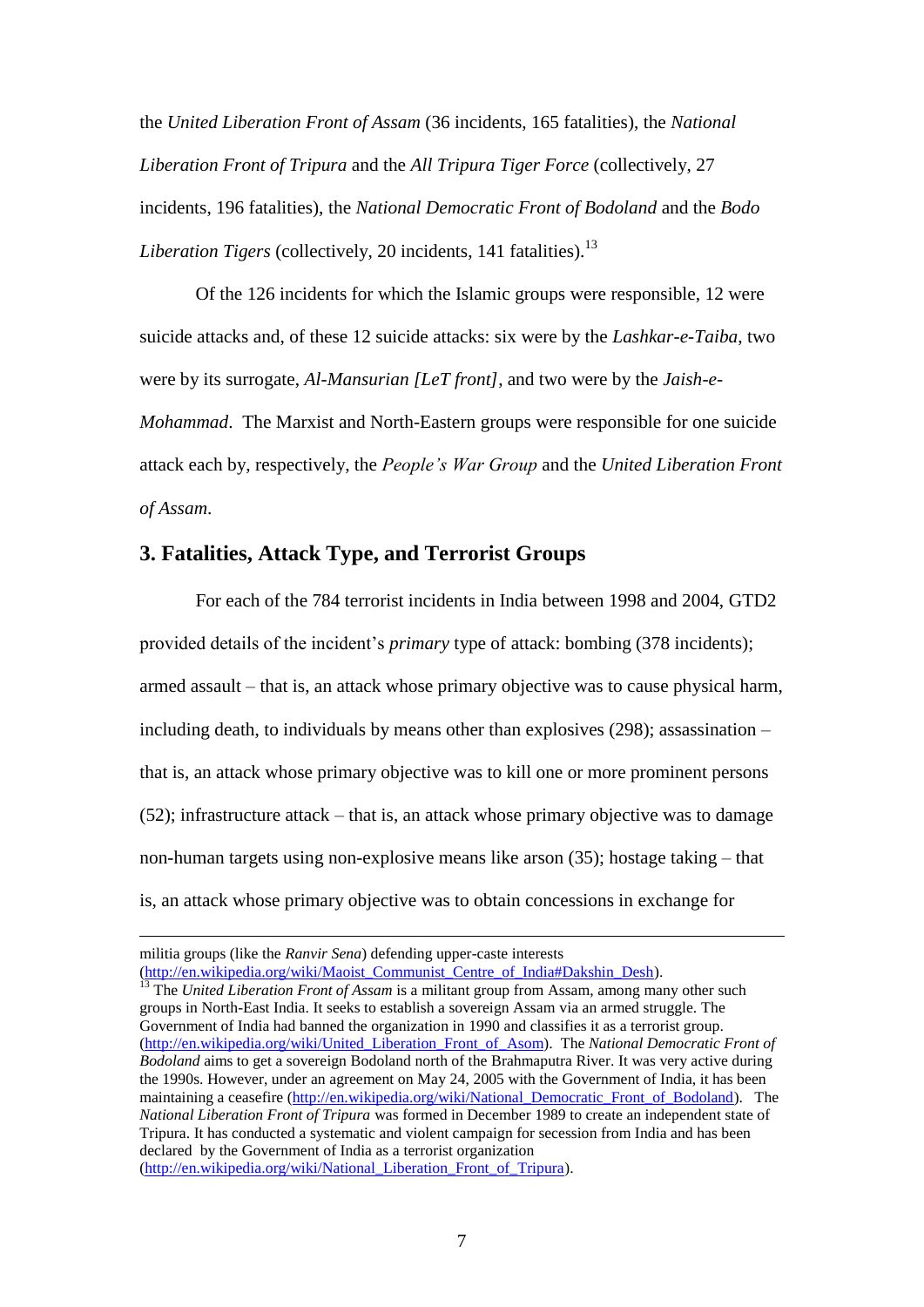release of hostages (20). It should be emphasised that these were the primary types of attack; some incidents involved more than one type of attack.

GTD2 also provided details of the target of attack. If one collapses its information into military/police (MP) and non-military/police targets (NMP), then of the total of 784 terrorist incidents in India, in the period 1998-2004, 394 incidents (40 percent) were directed towards MP targets. Islamic terrorists directed 56 percent of their incidents (71 out of 126) towards MP targets, followed by Marxists and North-Eastern terrorists who directed, respectively, 37 and 27 percent of their incidents towards MP targets.

The number of fatalities resulting from an incident depended upon both the type of attack. Table 3 shows that armed assaults resulted in 6.05 fatalities per incident, followed by 2.78 fatalities for bombings. However there was hardly any difference in fatality rates in respect of the target of attack: it was 3.75 for MP targets (1,164 deaths from 310 incidents) and 3.80 for NMP targets (1,844 deaths from 474 incidents). Table 4 shows that average fatalities were: 6.21 per incident when Islamic group carried out attacks; 5.63 per incident for North-Eastern groups; and 4.52 for Marxist groups. Consequently, the number of fatalities from a terrorist incident would depend upon the type of attack and upon the group responsible for the attack. Table 5 combines Tables 3 and 4 to show the modes of attack in terrorist incidents in India, between 1998 and 2004, for which Islamic, Marxist and North-Eastern groups were responsible

Table 6 shows the estimates from a regression equation in which the number of fatalities following a terrorist incident is "explained" by the type of attack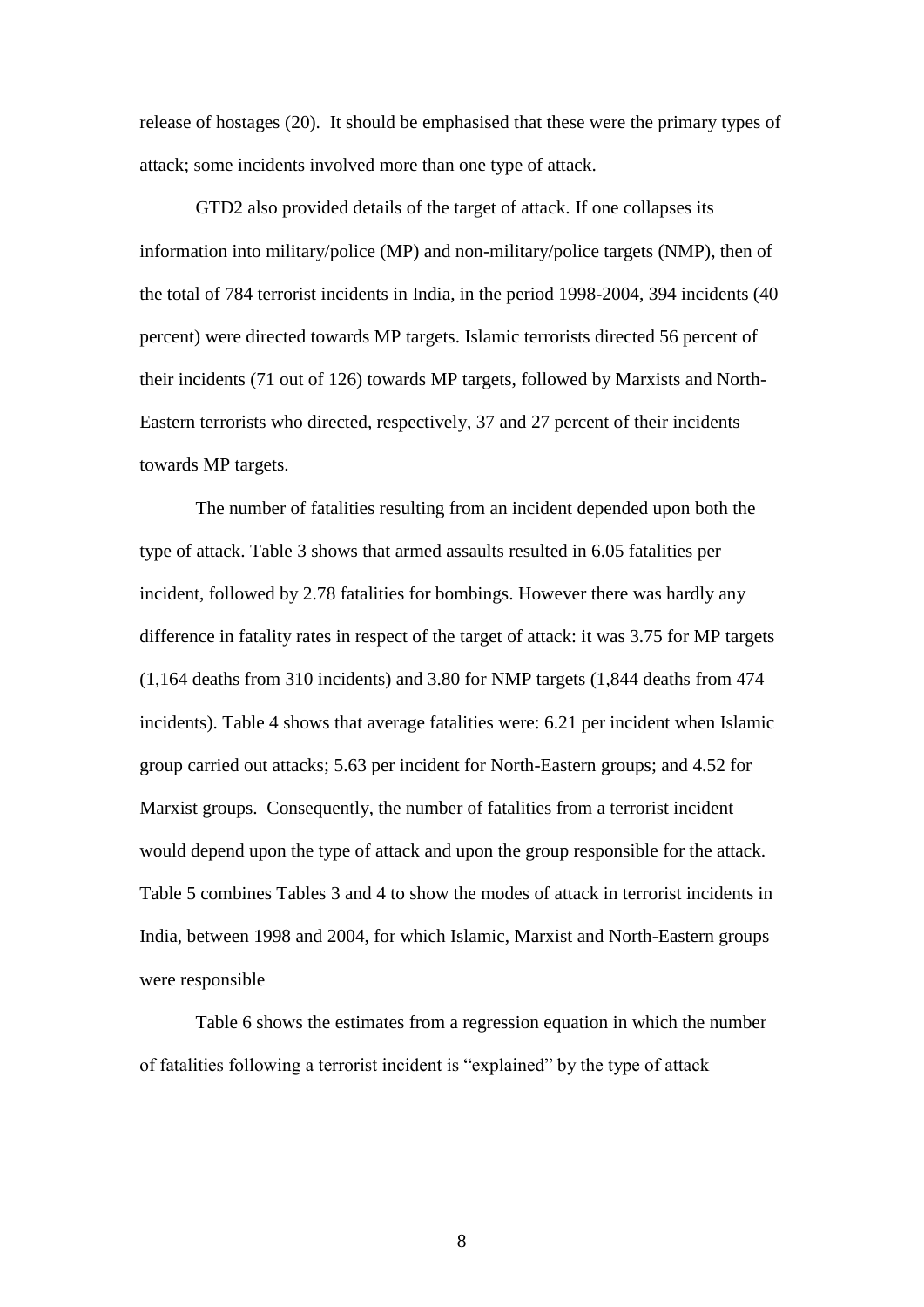(bombing, armed assault, "other" attack types<sup>14</sup>) and by the type of terrorist group (Islamic, Marxist, North-Eastern, "residual"<sup>15</sup>).

Terrorist groups differ in the quality of their "equipment" where this may be psychological (ruthlessness, commitment, preparedness to die) as well as physical (quality of weapons and training, the size and quality of the support group).<sup>16</sup> It is, therefore, possible that the fatalities resulting from a particular attack type (say, armed assault) might be different if it was carried out by an Islamic group compared to a North-Eastern group. In order to account for this, the fatalities equation was estimated allowing the coefficients on the bombing and armed assault terms to vary by terrorist group.<sup>17</sup>

Table 6 shows that an incident caused by a residual group (that is, one which was not Islamic/Marxist/North-Eastern), using a type of assault which was neither bombing nor an armed assault, would result in (an average of) 1.11 casualties; a bombing would have *added* 0.74 fatalities, and an armed assault would have *added* 3.79 fatalities, to this number. When, however, an Islamic group carried out an armed assault, the average number of fatalities would *rise* by a further 2.07+1.01=3.08 reaching a total of 7.98. Table 7 sets out more succinctly the fatalities implied by the regression estimates of Table 6.

The results shown in Tables 6 (and its derivative, Table 7) raise the question of why the number of fatalities (fatality rates), following a terrorist incident, differed according to the terrorist group responsible. Was it due to inter-group differences in "equipment" (as defined earlier)? For example, as Table 7 shows, the fatality rate

<sup>&</sup>lt;sup>14</sup> Assassination, infrastructure attack, hostages. This "other" type of attack was the residual. <sup>15</sup> Identified and unidentified perpetrators.

<sup>&</sup>lt;sup>16</sup> They differ also in the quality of the opposition that they face: dealing with the might of the Indian army and Indian paramilitary forces in Kashmir is a different proposition from dealing with the district police in Bihar and Andhra Pradesh.

 $17$  The technical appendix to this paper provides details of the estimating equation.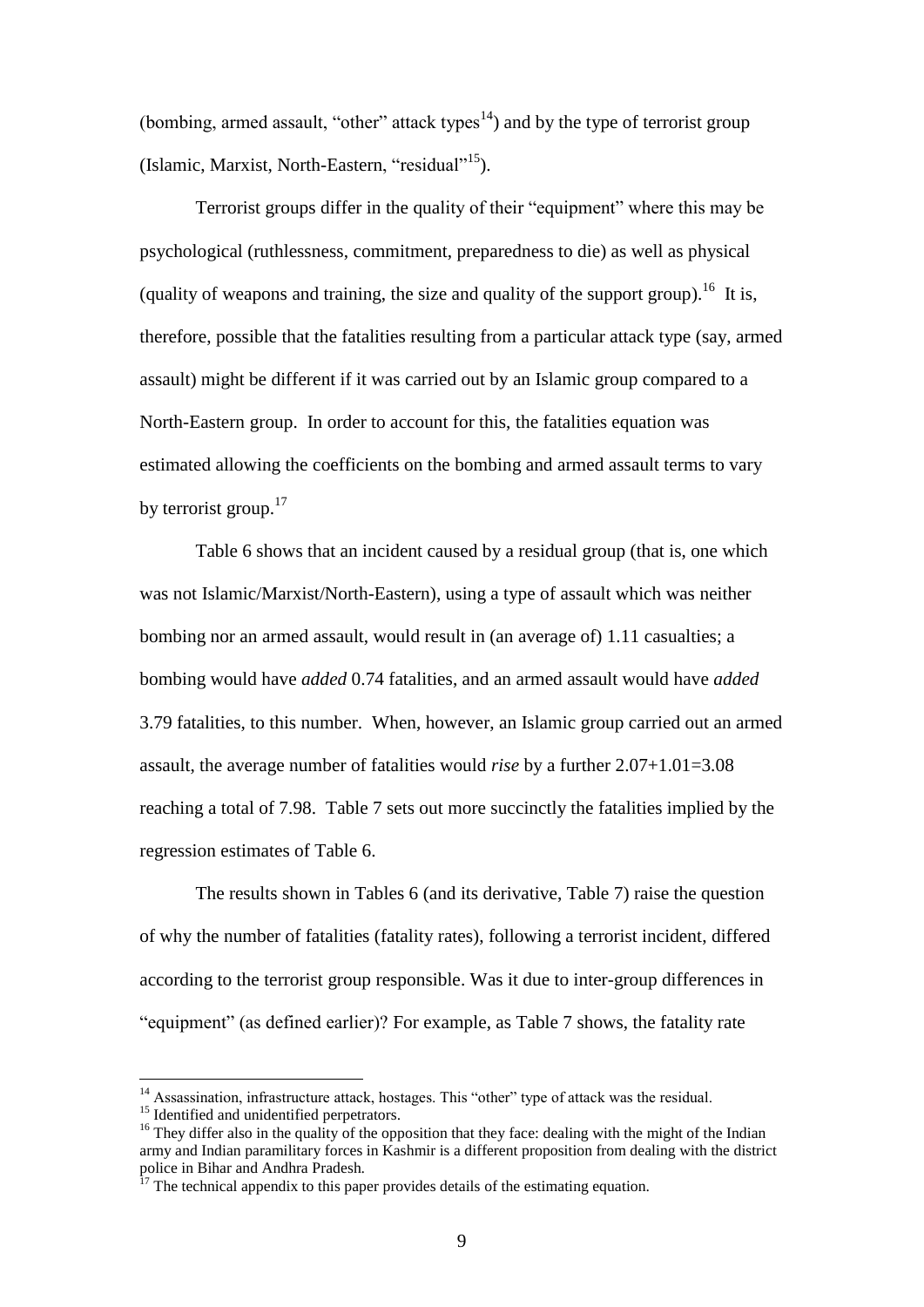from terrorist incidents, under an armed assault, was: 7.98 when Islamic groups were responsible, 5.54 when Marxist groups were responsible and 7.94 when North-Eastern groups were responsible. Or could the inter-group difference in fatality rates be explained by the fact that different groups were disposed towards different types of attack? For example, as Table 5 shows, 41 percent of Islamic incidents involved armed assault as the primary mode of attack, compared to 35 percent for Marxist groups, and 58 percent for North-Eastern groups. The next section addresses this question.

# **4. The Decomposition of Fatalities from Terrorist Incidents**

The B-O method (Blinder, 1973; Oaxaca, 1973) of decomposing differences between groups, in their respective mean values, into "discrimination" and "characteristics" components is, arguably, the most widely used decomposition technique in economics. In this section, this method is applied to decomposing the average number of fatalities from terrorist incidents into an "attack type" and a "group type" effect.

The basic idea behind this decomposition is as follows, the details being provided in the technical appendix to this paper. The difference between average fatalities from, say, Islamic and Marxist terrorist incidents could be due to, *at least*, two reasons. First, the two groups employed, on average, different attack types: as Table 3 shows, the fatality rate was different between incidents in which the primary modes of attack were bombing and armed assaults. Second, the two groups differed in terms of their residual factors: that is all those factors not explicitly controlled for in the regression equation. At the risk of simplification, we identify this residual largely with differences in the mental and physical equipment of the terrorist groups: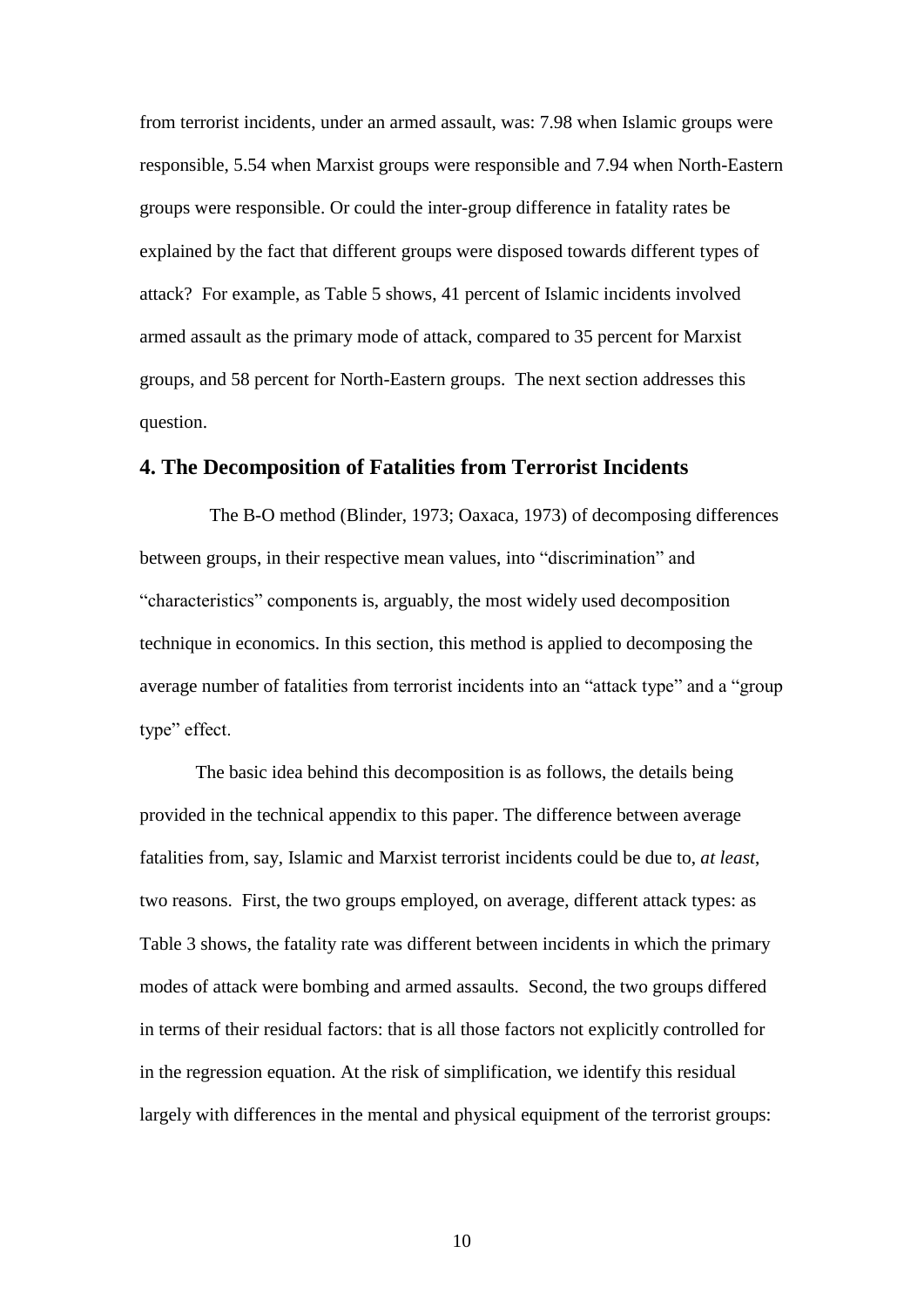as Table 4 shows, the fatality rate was considerably higher in incidents for which Islamic, compared to Marxist, groups were responsible.

There is evidence establishing the rigours of *jihadist* training. Lia (2008)'s study of such training argues that there is considerable agreement among *jihadists* about the importance of training - "training and preparation is an integral part of jihad and therefore an individual religious duty…ideological indoctrination and spiritual preparation takes precedence over physical and military training. Moreover, since *jihad* is such a painful and brutal process, the preparatory process must accustom the recruit to this reality: they must learn determination, patience, and self-sacrifice; they should learn to endure the brutality of war, but also to employ its savagery against Islam's enemies." (p. 519).

In addition to the rigours of training, Pakistani jihadists appeared to have the full support of their families. Fair (2008) surveyed 141 Pakistani families whose male members had become *shaheed* (martyrs) in Kashmir and Afghanistan. As Fair (2008, p. 60) notes "Pakistan, like Palestine and other theatres for Islamist conflict, has a rich martyrdom culture wherein the community confers an important status to families of *shaheed*." Fair (2008) argues that, contrary to popular belief, Pakistani terrorists operating in Kashmir and Afghanistan, and their households, were very well educated by Pakistani standards. So, in terms of equipment, there is evidence that Islamic *jihadists* operating in India were sufficiently well educated and motivated to readily absorb the high quality of training they received.

We can disentangle these influences by considering a hypothetical situation in which the "equipment" factor is held constant. This is done by answering the (hypothetical) question: what would the average number of fatalities *have been* if, in incidents for which Marxists were responsible, *the "attack type" had been carried out*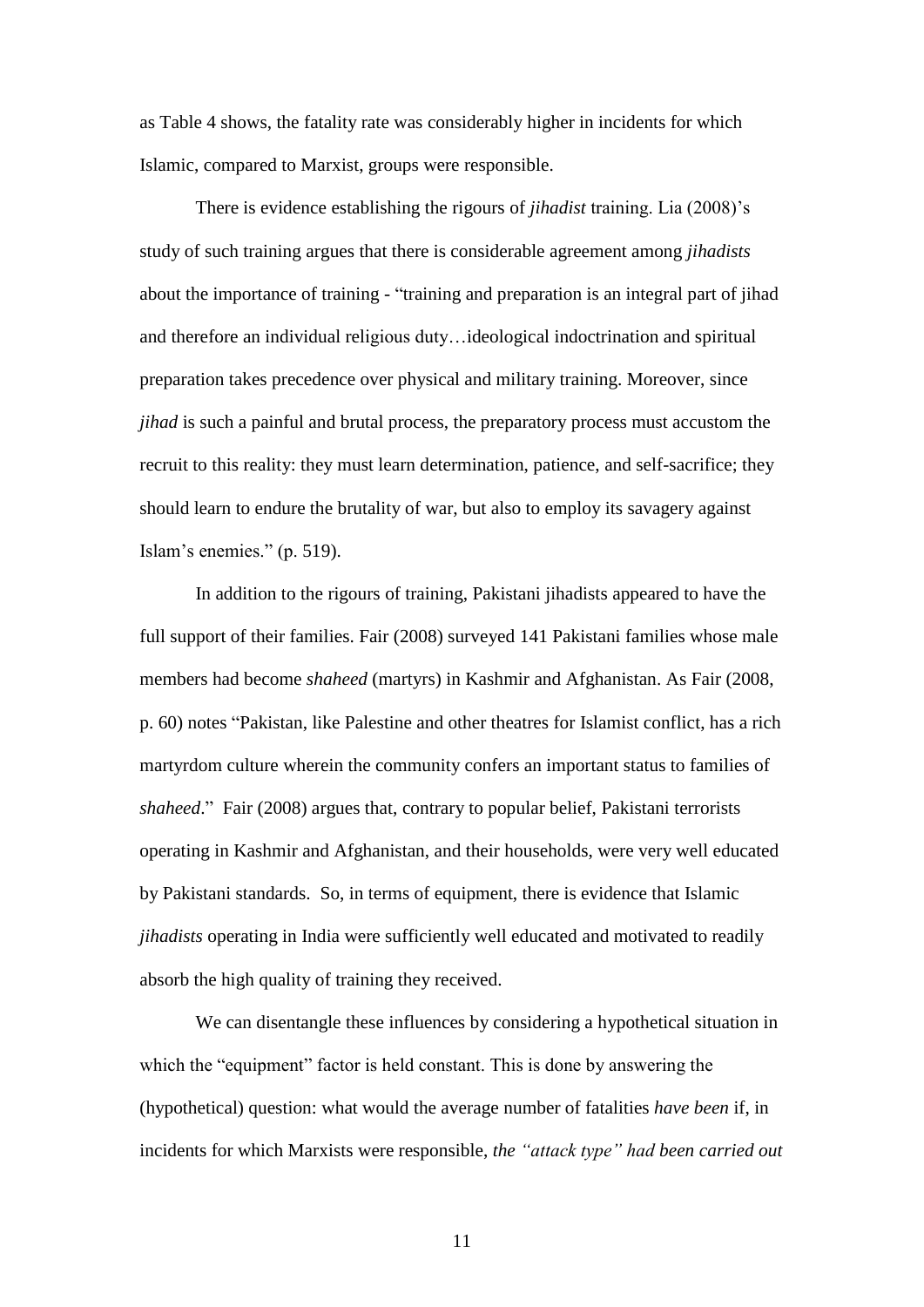*using Islamic "equipment"*? Call this the "Marxist [Islamic]" fatality rate. The difference between the average fatality rate from incidents for which Islamic groups were responsible and the "Marxist [Islamic]" fatality rate isolates the effect of attack type: *holding "equipment" constant at Islamic levels*, this difference represents the inter-group difference in fatality rates due to differences between the two groups in their attack types. Call this the inter-group *attack type difference*.

The hypothetical question could, of course, have been posed differently: what would the average number of fatalities *have been* if, in incidents for which Islamic groups were responsible, *the "attack type" had been carried out using Marxist "equipment"*? Call this the "Islamic [Marxist]" fatality rate. The difference between the average fatality rate from incidents for which Islamic groups were responsible and the "Marxist [Islamic]" fatality rate *also* isolates the effect of attack type: *holding "equipment" constant at Marxist levels*, this difference *also* represents the inter-group difference in fatality rates due to differences between the two groups in their attack types.

The gap between the *observed* inter-group difference in fatality rates and the attack type difference is the *residual* difference. It represents that part of the (observed) difference in average fatality rates between Islamic and Marxist terrorist incidents that *cannot be explained* by differences between them in their attack type. By default, this residual is then attributed to differences between them in their "equipment". It is important to point out that the two separate conceptions of intergroup attack type difference – the first based on the "Marxist [Islamic]", and the second on the "Islamic [Marxist]", fatality rate - need not be equal. Consequently, the residual effects, from the two formulations of the hypothetical question, need not be equal. Indeed, this a well-known problem with the B-O decomposition: the relative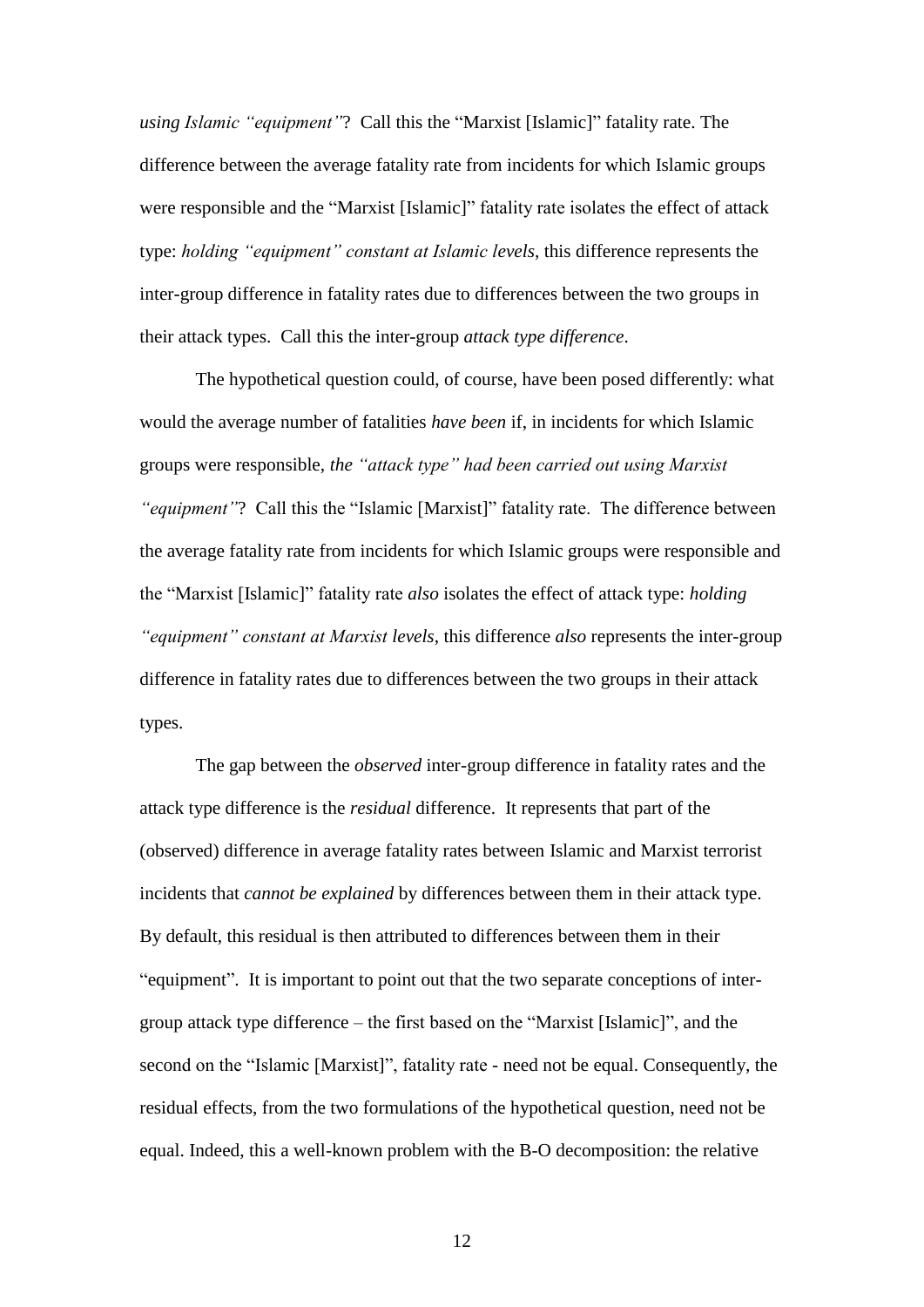sizes of the two attribute ("attack type") effects will be different depending upon the choice of a common set of coefficients (Islamic or Marxist) for comparing the effects of the two different sets of attributes ("attack types").

Table 8 shows the results from the B-O decomposition of fatality rates by the three main terrorist group types operating in India: Islamic, Marxist, and North-Eastern. The first row panel of the Table compares Islamic with Marxist groups. The second column item in this row shows that the difference in average fatality rates between Islamic (6.21) and Marxist (4.52) terrorist incidents was 1.69. The column following this shows that if Marxist terrorist incidents had been carried out using Islamic "equipment", the fatality rate from Marxist incidents would have risen to 5.75, narrowing the Islamic-Marxist fatality rate gap to 0.46.

In other words, 27 percent of the observed difference in fatality rates between Islamic and Marxist groups (0.46 of 1.69) could be explained by the fact that, compared to Islamic terrorists, Marxists, on average, adopted a different attack type: as Table 5 shows, 41 percent of Islamic, compared to 35 percent of Marxist, incidents involved armed assault as the primary mode of attack. The remaining difference (73 percent: 1.23 of 1.69) was explained by "equipment" differences between Islamic and Marxist terrorist groups.

The last panel of Table 8, under the column headed "attack type difference", shows that if Islamic terrorist incidents had been carried out using Marxist "equipment", the fatality rate from Islamic incidents would have fallen to 5.19 narrowing the gap between Islamic and Marxist fatality rates to 0.67. Thus, on this reckoning, 40 percent of the observed difference in fatality rates between Islamic and Marxist groups (0.67 of 1.69) could be explained by the fact that, compared to Islamic terrorists, Marxists, on average, adopted a different attack type; by corollary, 60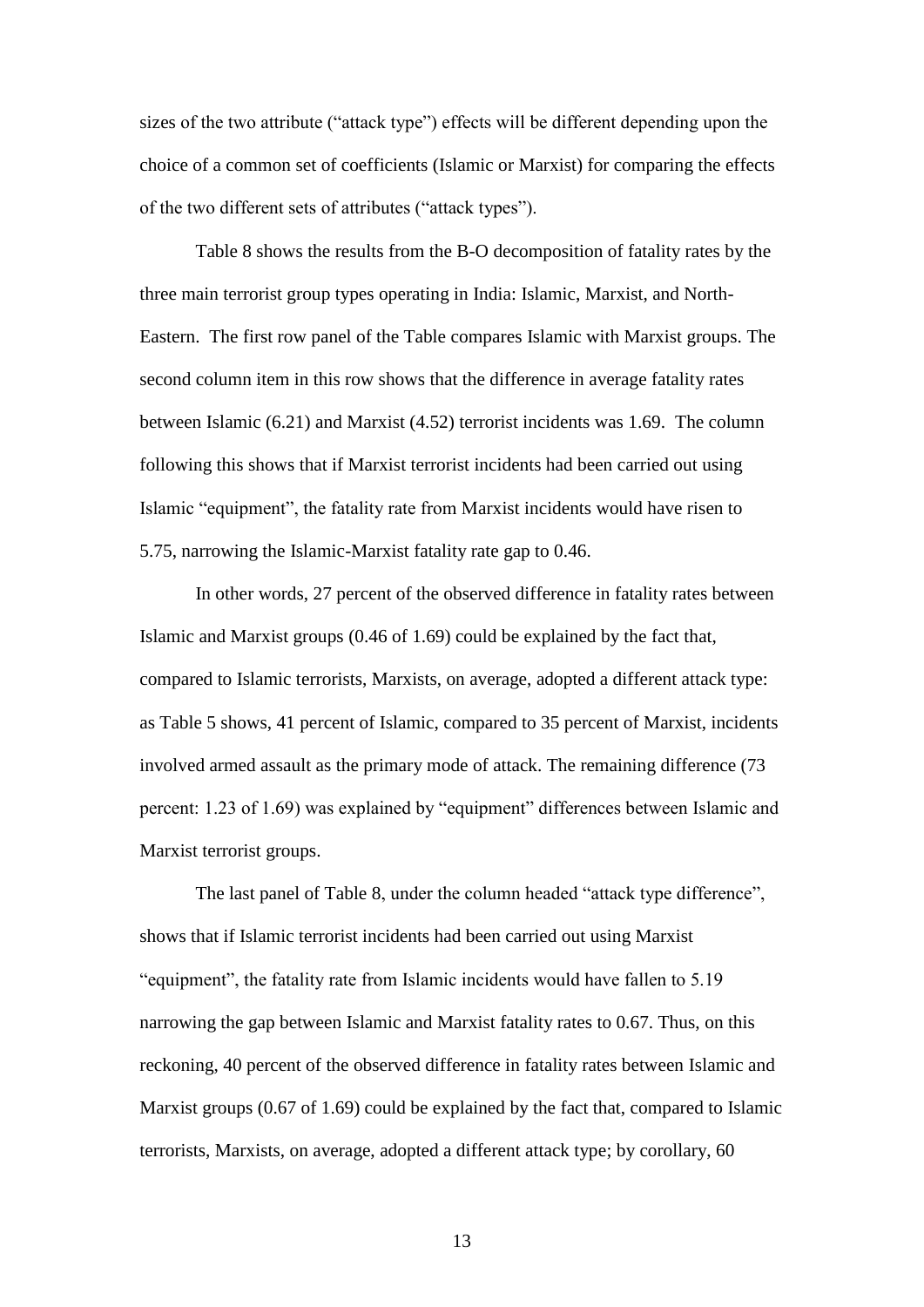percent was explained by "equipment" differences between Islamic and Marxist terrorist groups.

The middle row panel of Table 8 compares Islamic with North-Eastern groups. There was a difference of 0.58 in the average number of fatalities resulting from incidents for which the two groups were responsible (Islamic: 6.21; North-Eastern: 5.63). If North-Eastern terrorist groups had carried out their attacks using Islamic "equipment" the fatality rate from such incidents would have risen to 6.65, higher than the average fatality rate of 6.21 from Islamic terrorist incidents. Similarly, as the last panel of Table 8 shows, if Islamic terrorists had carried out their attacks using North-Eastern levels of "equipment", the average fatality rate from Islamic incidents would have fallen to 4.95, lower than the average fatality rate of 5.63 from North-Eastern terrorist incidents.

The reason for this is two-fold. First, as Table 3 shows, the fatality rate from armed assault was substantially higher than that from other attack forms. Second, as Table 5 shows, 58 percent of North-Eastern - compared to 44 percent of Islamic incidents, involved armed assault as the primary mode of attack. Consequently, what keeps the fatality rate from terrorist incidents perpetrated by North-East groups lower than those perpetrated by Islamic groups is that the former do not operate with the "equipment" of Islamic terrorists: had they received the training and weapons of, and been as ruthless and committed as, Islamic terrorists, the fatality rate in the North-East from terrorist incidents would have been much higher than it was.

It is possible to offer some justification for the above statement. First, the quality of training received by Islamic jihadists, operating mainly in Kashmir but also in other parts of India, has been commented upon. Second, as is widely accepted, the Inter-Services Intelligence (ISI) of the Pakistani army has played a not inconsiderable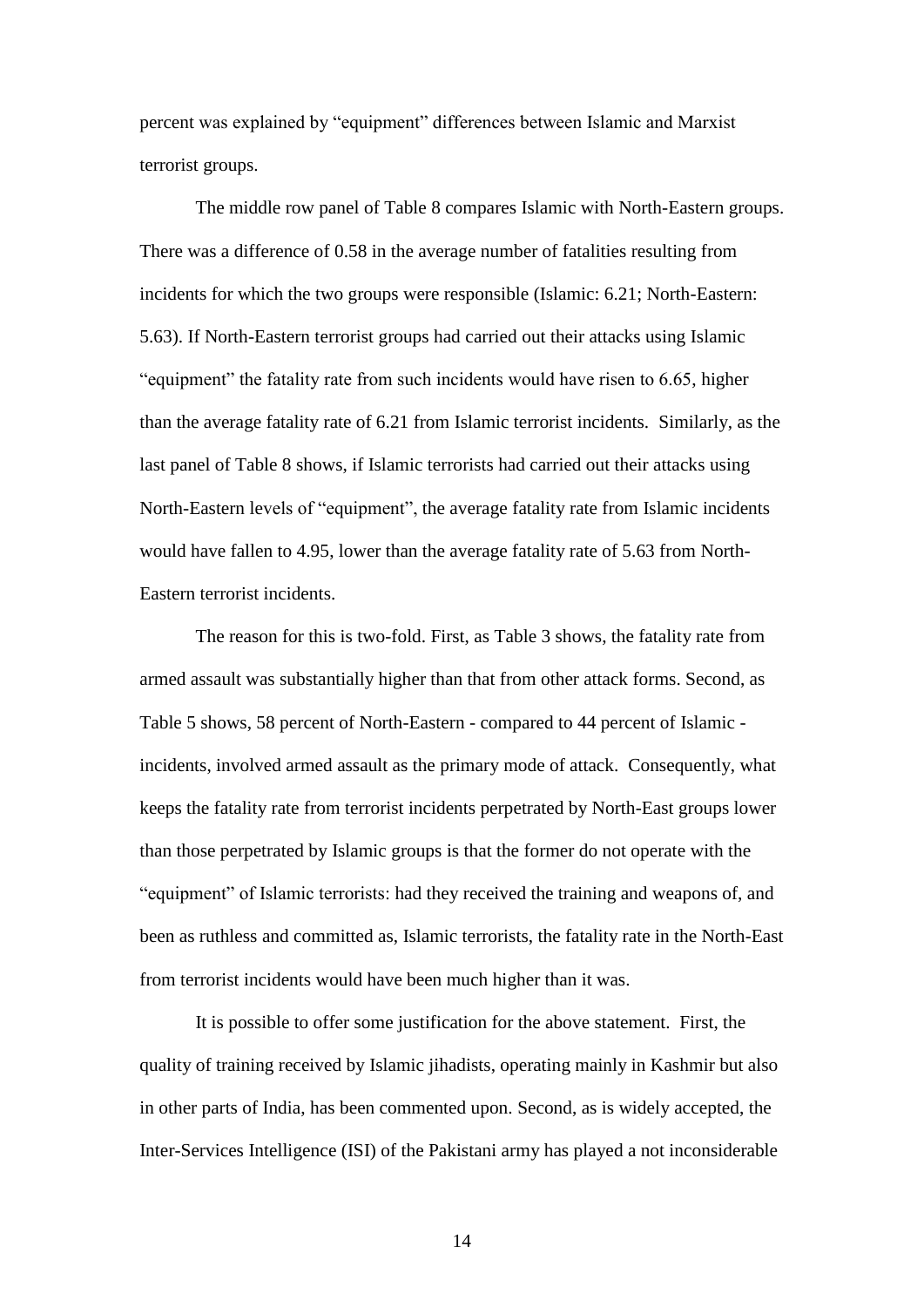role in providing such training and the ancillary guns and explosives.<sup>18</sup> Of the countries neighbouring the north eastern states of India, the role of Bhutan and Nepal has largely been to provide safe havens for terrorists from these states: indeed, ULFA and the National Democratic Front of Bodoland have had their headquarters in Bhutan. However Saikia (2002) reports that the ISI is operating camps in Bangladesh providing training in terrorist activities to North-Eastern groups collectively known as the United Liberation Front of the Seven Sisters.<sup>19</sup> Indeed, as long ago as March 1994 the Assam Assembly was told that about 200 ULFA members had received training from the ISI (Verghese, 1996, p. 60).

The last panel of Table 8 compares fatality rates between North-Eastern and Marxist group incidents. The average number of fatalities rates from Marxist incidents was 1.11 fewer than from North-Eastern incidents. Of this difference, 60 percent could be explained by differences in attack type between the two groups if Marxist incidents were carried out using North-Eastern "equipment" (0.68 of 1.11); on the other hand, if North-Eastern incidents were carried out using Marxist "equipment", 51 percent of the North-Eastern-Marxist difference in fatality rates (0.57 of 1.11) could be explained by differences in attack type between the two groups.

### **5. Inequality Analysis of Deaths from Terrorist Incidents in India**

The previous discussion was based on an analysis of the average number of fatalities from incidents for which terrorist groups in India were responsible. However, focusing exclusively on the average ignores the distribution of the total number of deaths across incidents: the total that results from a few spectacular incidents producing a large number of deaths, with the majority of incidents being

<u>.</u>

 $18$  The ISI, with its headquarters in Islamabad and headed by a lieutenant general of the Pakistani army, is in complete charge of all covert operations outside Pakistan.

 $19$  The north east of India comprises seven states.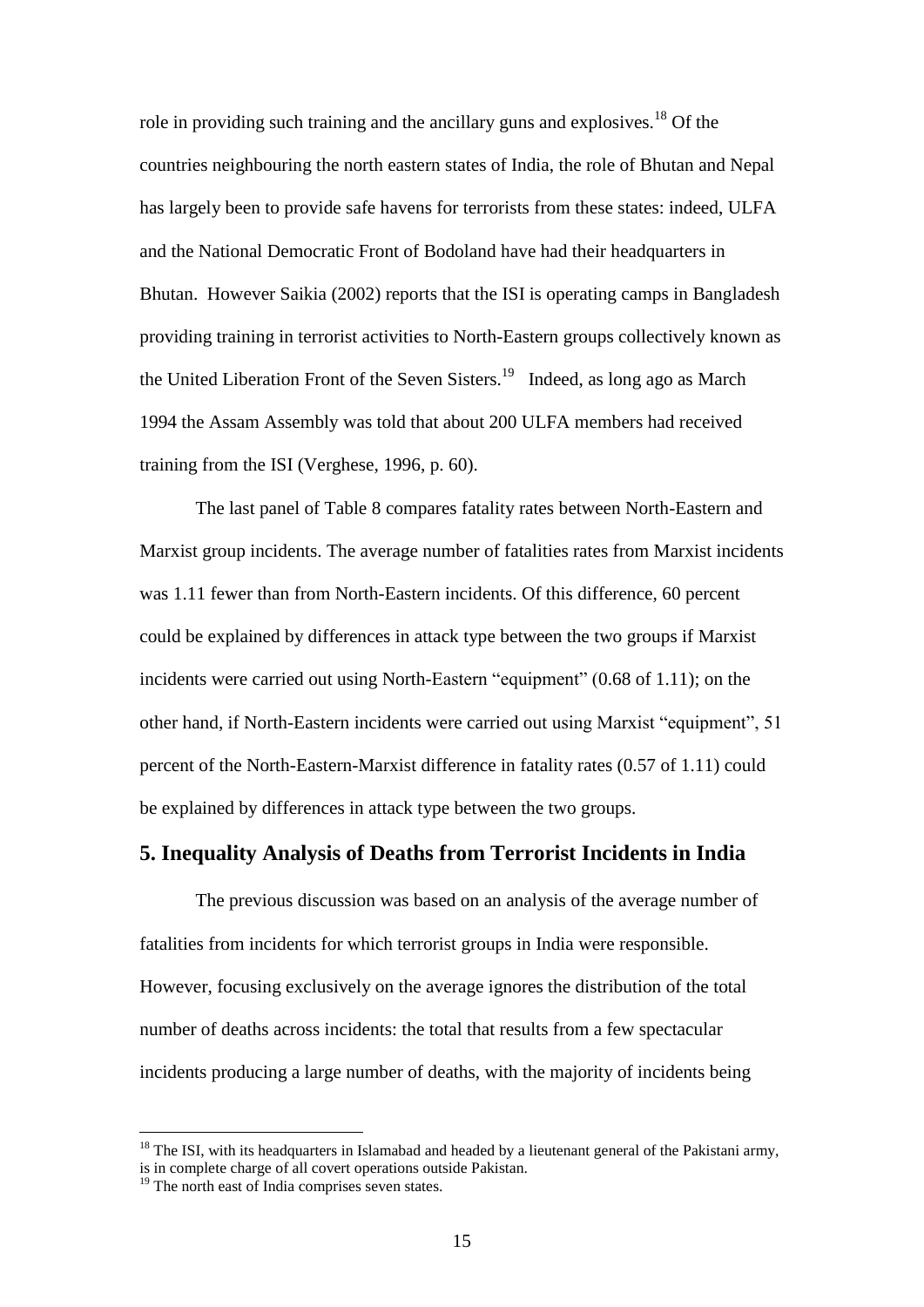relatively light on fatalities, might also be the result of a relatively equal distribution of fatalities across incidents.

In order to address the distributional issue, we computed the Gini coefficient for the distribution of fatalities, in incidents for which the three main terrorist groups in India – Islamic, Marxist, and North-Eastern - were responsible, for the two major types of attack: armed assault and bombing. Applied to the distribution of fatalities from terrorist incidents, if *N* is the number of incidents, and  $F_i$  is the number of (nonterrorist) deaths from incident *i (i=1…N)*, and 1 / *N i i*  $\mu = \sum F_i / N$  $r=\sum_{i=1} F_i/N$  represents the average

number of deaths, the Gini coefficient is defined as:

$$
G = \frac{1}{2N^2\mu} \sum_{i=1}^{N} \sum_{j=1}^{N} |F_i - F_j|
$$

In other words, the Gini coefficient is computed as half the mean of the difference in the number of deaths between pairs of incidents, divided by the average  $(\mu)$ . So, *G=0.45* implies that the *difference in the number of deaths between two incidents chosen at random* will be 90 percent of the average number of deaths: if  $\mu=1$ , this difference will be 0.9 fatalities.

Table 9 shows that, judging by the values of the Gini coefficient, the distributions of the 415 deaths resulting from the 52 armed assault incidents for which Islamic groups were responsible, and the 144 deaths resulting from the 26 armed incidents for which Marxist groups were responsible, displayed similar degrees of inequality (Gini coefficient of 0.534 and 0.538, respectively); however, the interincident distribution of the 445 deaths resulting from the 56 armed assault incidents for which the North-Eastern groups were responsible was much more equal (Gini coefficient of 0.35). On the other hand, as Table 9 shows, there was considerable inequality in the distribution of fatalities of the deaths resulting from bombing: the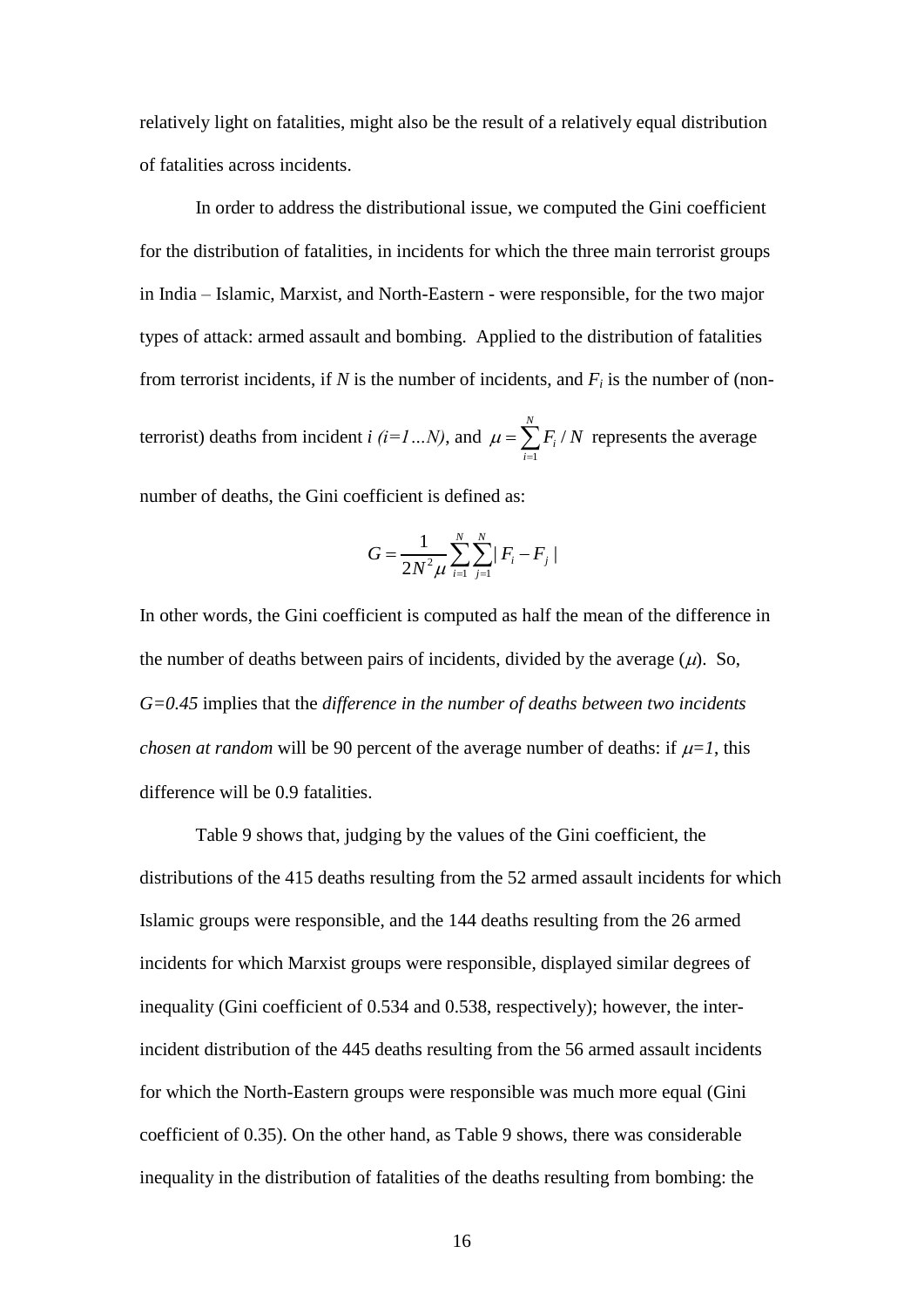values of the Gini coefficient for bombing deaths were 0.7229 for Islamic groups; 0.607 for Marxist groups; and 0.619 for North-Eastern groups.

What is the social loss from terrorist incidents? If the number of fatalities is used as an indicator of loss, then both the average number of deaths and the interincident distribution of deaths serve to determine the size of social loss. In his seminal paper on income inequality, Atkinson (1970) argued that "society" would be prepared to accept a reduction in average income, *provided the lower income was equally distributed*, from a higher average income which was unequally distributed.<sup>20</sup> The size of this reduction depended upon our degree of "inequality aversion" which Atkinson (1970) measured by the value of an "inequality aversion" parameter  $\varepsilon \ge 0$ .<sup>21</sup>

In a similar vein, Anand and Sen (1997) compared the Honduras (with an average literacy rate of 75%, distributed between men and women as 78%, 73%) with China (with an average literacy rate of 80%, distributed between men and women as 92%, 68%) and asked which country should be regarded as having the "better" achievement with regard to literacy: China with a higher overall rate or the Honduras with greater gender equality?

These ideas can, equally well, be applied to the measurement of the social loss from terrorism. If one is to averse to spectacular, high-profile incidents  $-9/11$  in New York, 26/11 in Mumbai – in which a large number of innocent lives are lost, with the consequence that the prevailing socio-political mood becomes one of fear, insecurity, and paranoia, then one might "prefer" low-grade terrorism with several low-fatality incidents, and no high-fatality ones, to an iconic incident(s) which inflicts death on a

<u>.</u>

 $20$  In the language of economics, the two situations would yield the same level of social welfare, i.e. be 'welfare equivalent'.

<sup>&</sup>lt;sup>21</sup> When  $\epsilon = 0$ , we are not at all averse to inequality implying that we would not be prepared to accept even the smallest reduction in average income in order to secure an equitable distribution. The degree of inequality aversion increases with the value of  $\varepsilon$ : the higher the value of  $\varepsilon$ , the more averse we would be to inequality and, in order to secure an equitable distribution of income, the greater the reduction in average income we would find acceptable.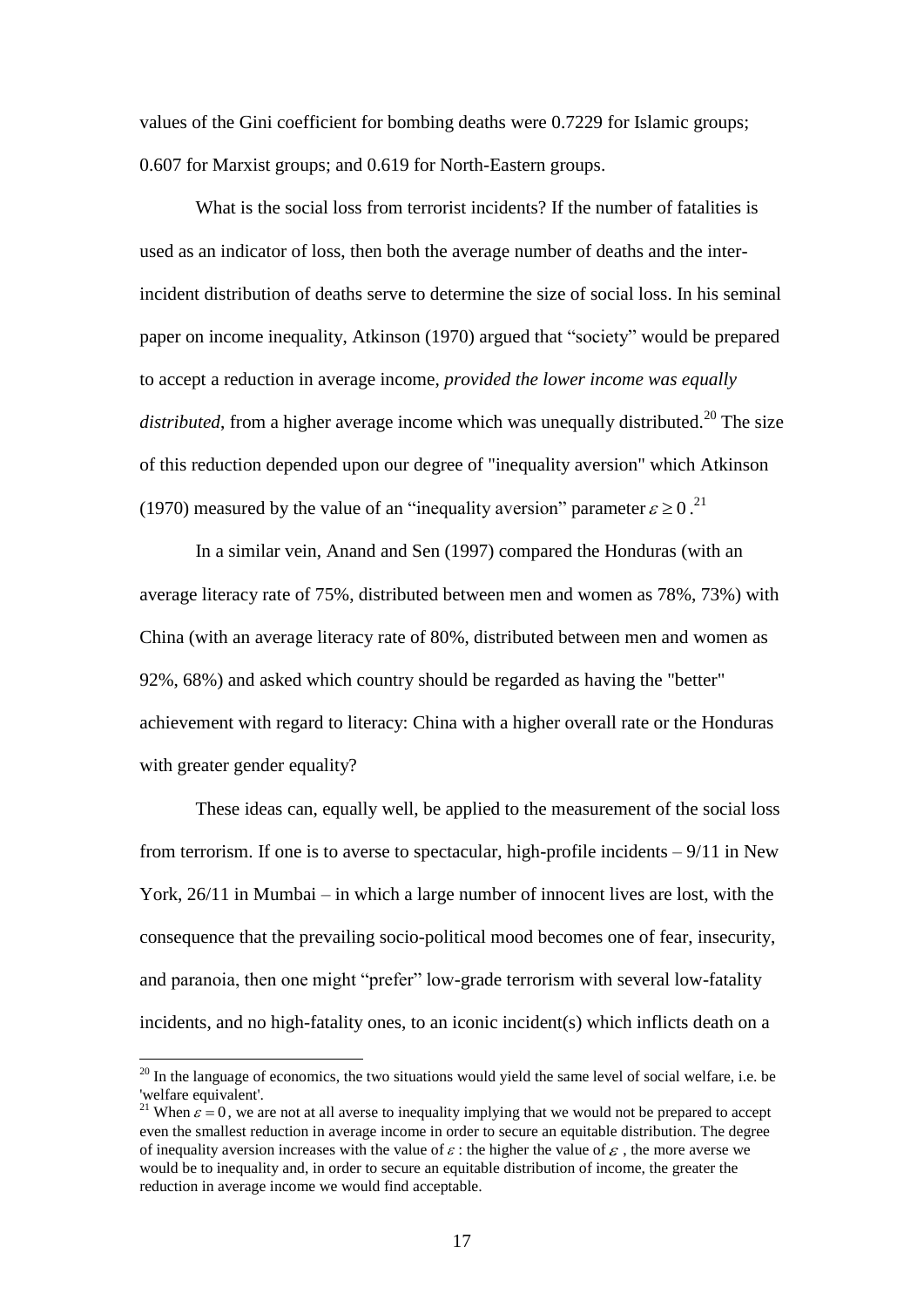large scale. We can increase the average number of deaths from terrorist incidents in a country,  $\overline{F}$ , by the amount of inter-incident inequality in fatalities, to arrive at  $F^e$ , an "equity sensitive" fatality rate for the country,  $F^e \geq \overline{F}$ .. We refer to  $F^e$  as the *equally* distributed equivalent fatality rate: when *every* terrorist incident results in exactly  $F^e$ deaths,  $F^e$  is welfare equivalent to  $\overline{F}$ .

Following from this, Atkinson's (1970) index, defined with respect to the parameter,  $\varepsilon$ , as applied to differences between terrorist incidents in their number of deaths, yields:

$$
A_{\varepsilon} = (F^{\varepsilon}/\overline{F}) - 1 = \left[\sum_{i=1}^{N} N^{-1} \left(\frac{F_i}{\overline{F}}\right)^{1+\varepsilon}\right]^{1/(1+\varepsilon)} - 1
$$

When  $\varepsilon=0$ , society is indifferent about the inter-incident distribution of a given total of deaths from terrorist incidents and  $F^e = \overline{F}$ ; for  $\varepsilon > 0$ ,  $F^e > \overline{F}$  and  $A_\varepsilon > 0$ . The higher the value of the inequality aversion parameter,  $\varepsilon$ , the greater will the value of  $F^e$  and hence of  $A_e$ .

The above points can be illustrated diagrammatically in Figure 1. If there are two incidents, each point on *QQ* represents a (*F1, F2*) combination that yields the same (given) total of deaths,  $F = F_I + F_2$  and, therefore the same (given) value of  $\overline{F}$  =*F/2*: *QQ* is the fatality-possibility locus corresponding to *F* and its slope is -1.

For *N* incidents, the loss function is:

For *N* incidents, the loss function is:<br> $L = L(F_1, F_2, ..., F_N)$ ,  $L \ge 0$ ,  $L = 0$ , if  $F_i = 0 \forall i$  and  $\partial L_i / \partial F_i > 0$ ,  $\forall i$ . In addit . In additively decomposable form, the loss function becomes:  $\sum_{i=1}^{N} \Phi(F_i)$ , where  $\Phi(.) \ge 0$ *i*  $L = \sum_{i=1}^{N} \Phi(F_i)$ , where  $\Phi(.) \ge 0$ represents society's loss from incident *i* resulting in  $F_i$  deaths. If  $\Phi(.)$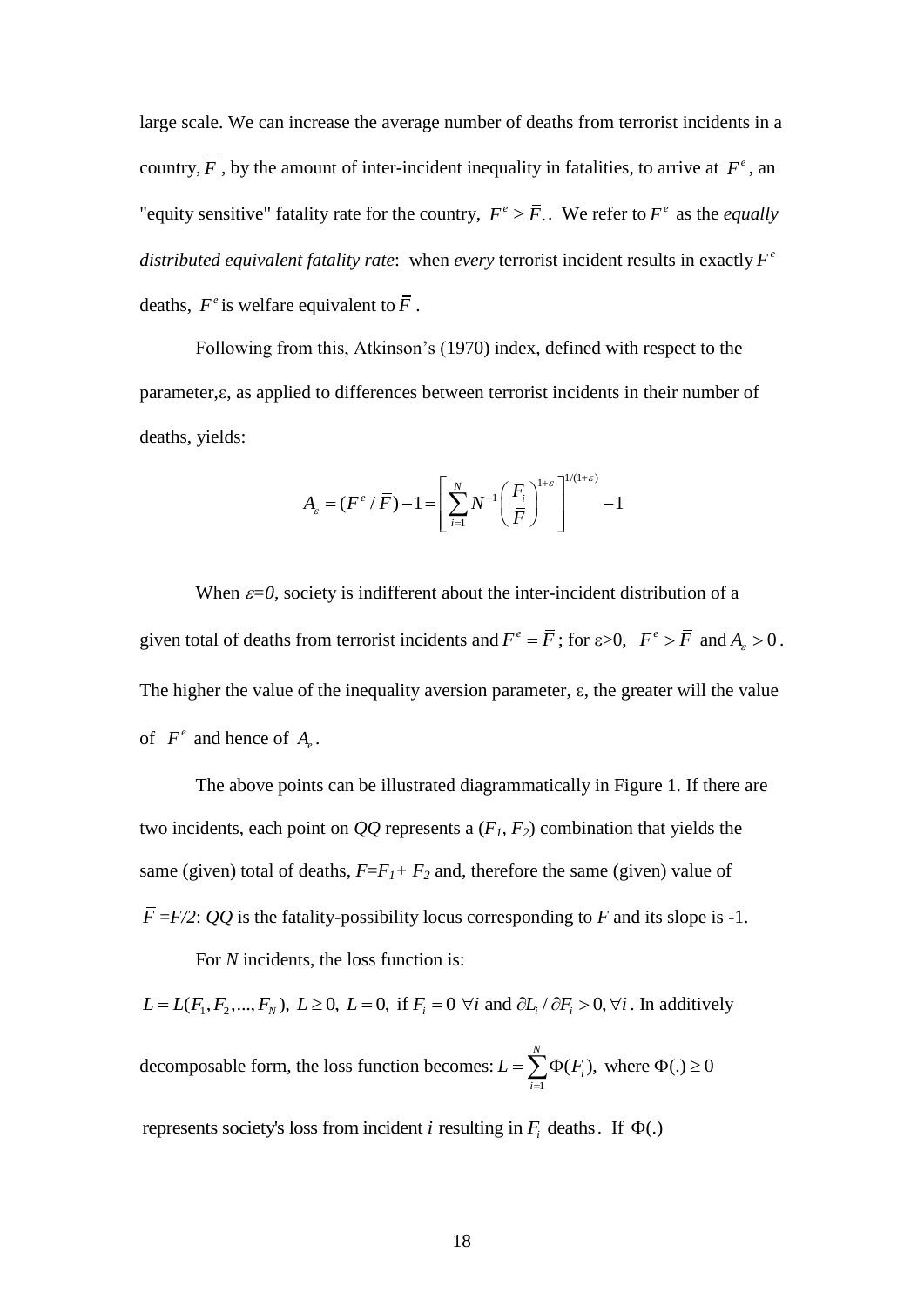is strictly convex then social marginal loss increases for increases in  $F_i$ . Consequently, for a given total of deaths, *F*, *social loss will be minimised* when:  $F_1 = F_2 = ... = F_N$ .

For  $N=2$ , the indifference curves associated with the loss function, with curves further away representing higher levels of loss, are superimposed upon *QQ* . Social loss is minimised at a point where an indifference curve is tangential to QQ and this will occur, by convexity of the loss function, when  $F_1 = F_2$ . Consequently, tangency between the indifference curve and  $QQ$  occurs at a point (A) on the 45<sup>0</sup> line: equilibrium occurs when both incidents result in an identical number of deaths.

If, however, the outcomes with respect to the two incidents are at *T*, then the total number of deaths, *AB,* if distributed according to *T*, is welfare-equivalent to a larger total *RS*, where *RS* is equally distributed between the two incidents. The degree of inequality in the inter-incident distribution of the number of deaths is *(RS/AB)-1* and this is also the percentage amount by which the social loss from locating at *T* exceeds its minimum value at *A*. The greater the aversion to inequality, the more bowed will be the indifference curves, the higher will  $R$  be along the  $45^0$  line, and the greater will be the social loss associated with the point *T*.

is strictly convex then social marginal loss increases for increases in  $F_i$ .<br>
for a given total of deaths,  $F_i$  social loss will be minimised when:  $F_i =$ <br>
For  $N^2$  2, the indifference curves ussociated with the loss fun Table 10 shows the equally distributed equivalent (*ede*) number of deaths and the *ede* fatality rate for the three main terrorist groups in India (Islamic, Marxist, North-Eastern), for the two main attack types (armed assault and bombing) under different degrees of inequality aversion. When  $\varepsilon$ =0.25 (mildest inequality aversion), "society" would be prepared to tolerate 466 deaths (as compared to the actual number of 415 deaths) from the 53 Islamic-engendered armed assault attacks, and 396 deaths (as compared to the actual number of 313 deaths) from the 56 Islamic-engendered bombing attacks, *provided these higher numbers were equally distributed between the incidents*.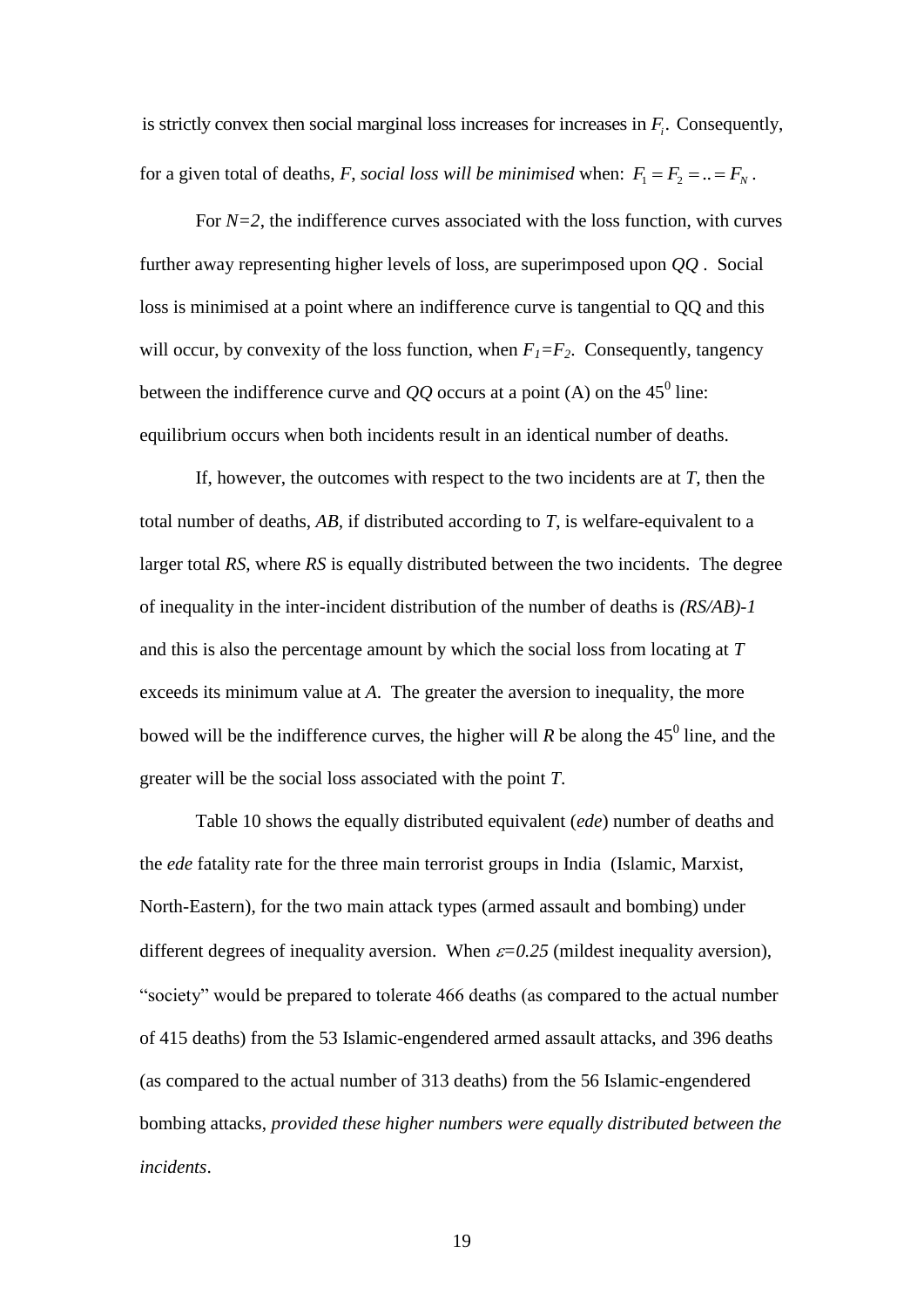For deaths caused by incidents for which North-Eastern groups were responsible, "society" would be prepared to tolerate 468 deaths (as compared to the actual number of 445 deaths) from the 56 armed assaults carried out by North-Eastern groups, and 108 deaths (as compared to the actual number of 93 deaths) from the 27 bombing attacks carried out by North-Eastern groups, *provided these higher numbers were equally distributed between the incidents*.

As inequality to aversion increased, the *ede* number of deaths and, by corollary, the *ede* fatality rate rose: in order to compensate for the unequal distribution of deaths between the different terrorist incidents, "society" would be prepared to tolerate increasingly larger numbers of deaths, *provided these were equally distributed between the incidents*.

# **6. Conclusions**

This paper analysed fatality rates from terrorist incidents in India between 1998 and 2004 with respect to the terrorist groups responsible for such incidents. The two main conclusions to emerge from this study are that, of the three main terrorist groups in India, Islamic terrorists are best "equipped" - by way of temperament, weapons, training - to cause the maximum number of fatalities. On the other hand, in terms of "attack type", North-Eastern terrorist groups, whose favoured mode of attack was armed assault, were best placed to cause fatalities. That the number of fatalities from terrorist incidents in the North-East of India was not still higher was due to North-Eastern terrorist groups not possessing the "equipment" of Islamic terrorists: many cases of armed assault in the North East involved traditional weapons like bows and arrows or machetes. If terrorist groups in the North East were equipped to Islamic terrorist standards, the fatality rate in the North East would be considerably higher.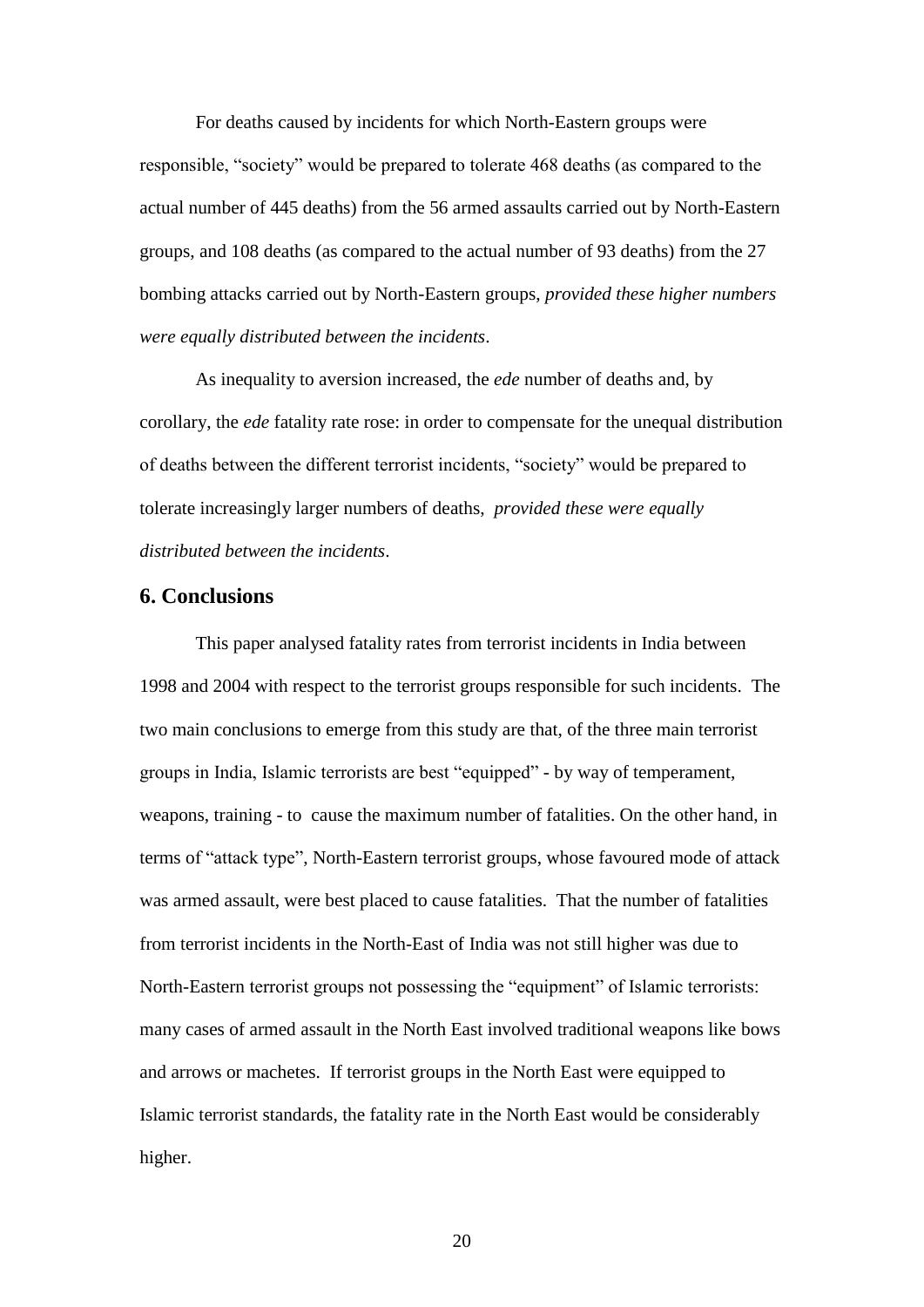Conversely, Islamic groups did not engage in armed assault to the same degree as the North-Eastern groups. If Islamic terrorist groups showed the same proclivity towards armed assault as North-Eastern terrorist groups then, in consequence of their superior "equipment", fatality rates from terrorist incidents bearing an Islamic stamp would rise sharply. The death toll from the Mumbai attacks of 26-29 November 2008 - when modern weaponry, meticulous planning, rigorous training were all harnessed to a cold-blooded disregard for human life – might then be a precursor of further carnage in the years to come.

Lastly, the paper then applied Atkinson's (1970) concept of equality-adjusted income to terrorism to arrive at the concept of equality-adjusted deaths from terrorist incidents: in order to avoid spectacular incidents resulting in the loss of a large number of lives – as in New York on September 11, 2001 and in Mumbai 26-29 November 2008 – "society" might be prepared to tolerate "low-grade" terrorism which resulted in a larger number of deaths in total but avoided a large number of deaths from a single iconic incident.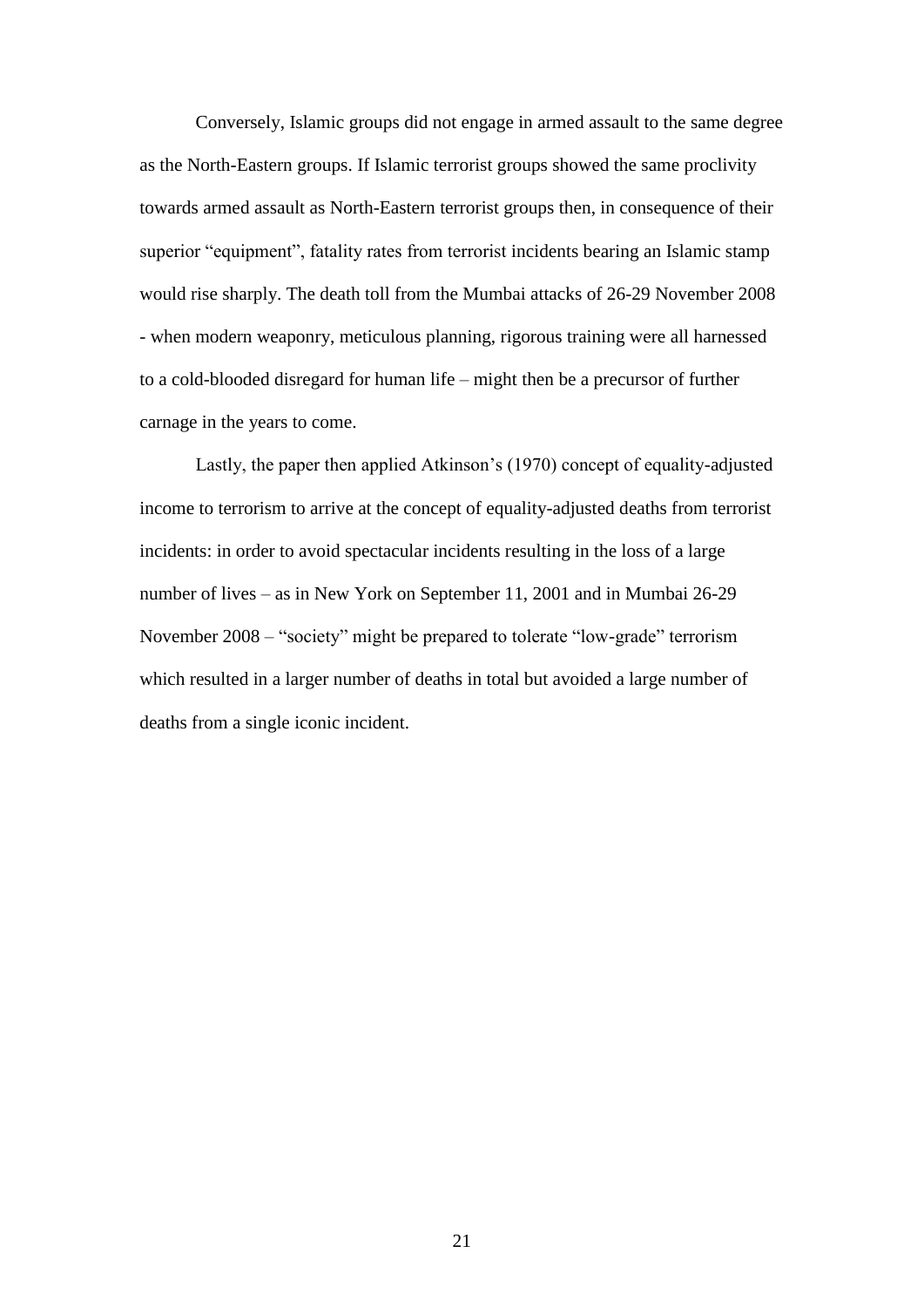### **References**

Abadie, A., Gardeazabal, J. (2003), "The Economic Costs of Conflict": a Case Study for the Basque Country", American Economic Review, vol. 93, pp. 113-32. Blinder, A.S. (1973), "Wage Discrimination: Reduced Form and Structural Estimates", Journal of Human Resources, vol. 8, pp. 436-455.

Anand, S. and A. Sen (1997). Concepts of Human Development and Poverty: A Multidimensional Perspective, Human Development Report 1997 Papers, New York, UNDP.

Atkinson, A.B. (1970). "On the Measurement of Inequality." Journal of Economic Theory vol. 2, pp. 244-263.

Enders, W., Parise, G.F., and Sandler, T. (1992), "An Econometric Analysis of the Impact of Terrorism on Tourism", Kyklos, vol. 45, pp. 531-54.

Enders, W. and Sandler, T. (1996), "Terrorism and Foreign Direct Investment in Greece and Spain", Kyklos, vol. 49, pp. 331-52.

Frey, B.S. (2004), Dealing with Terrorism – Stick or Carrot?, Cheltenham: Edward Elgar.

Haqqani, H. (2005), "Casting the Wrong Blame", Wall Street Journal, July 22.

LaFree, G; Dugan, L; Fogg, H. V.; Scott, J., (2006) "Building a Global

Terrorism Database." NCJ 214260, United States Department of Justice, National Institute of Justice, Apr 27, 2006.

[\(http://www.ncjrs.gov/pdffiles1/nij/grants/214260.pdf\)](http://www.ncjrs.gov/pdffiles1/nij/grants/214260.pdf).

LaFree, G, and Dugan, L. (2008),. Global Terrorism Database II,

1998-2004 [Computer file]. ICPSR22600-v2. Ann Arbor, MI:

Inter-university Consortium for Political and Social Research [distributor],

2008-10-23. doi:10.3886/ICPSR22600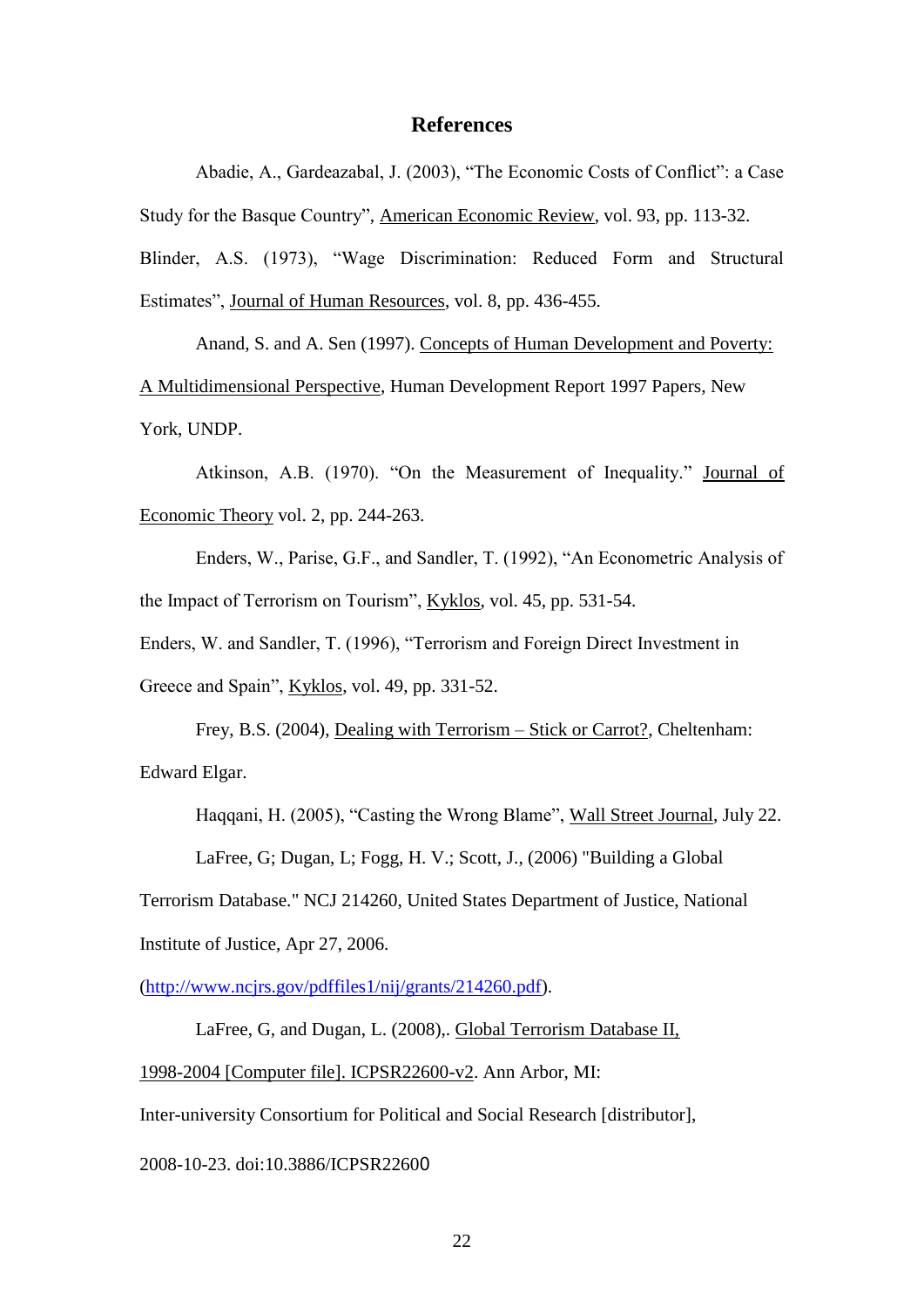Nitsch, V. and Schumacher, D. (2004), "Terrorism and international trade: an empirical investigation", European Journal of Political Economy, vol. 20, pp. 423-33.

Oaxaca, R. (1973), "Male-Female Wage Differentials in Urban Labor Markets", International Economic Review, vol. 14, pp. 693-709.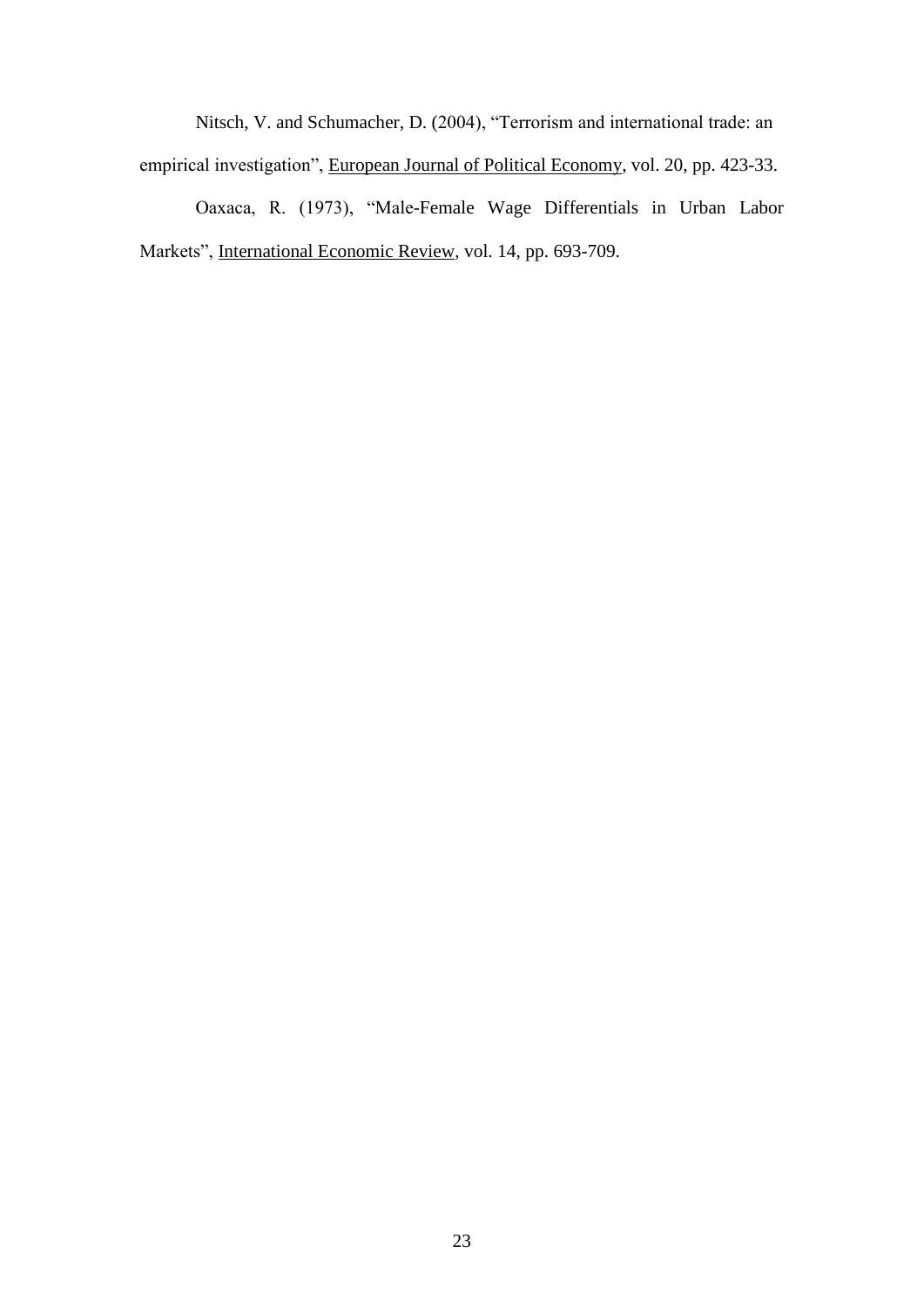| <b>State</b>             | Number         | Percentage | Number of         | Percentage        |
|--------------------------|----------------|------------|-------------------|-------------------|
|                          | of             | of Total   | <b>Fatalities</b> | of Total          |
|                          | Incidents      | Incidents  |                   | <b>Fatalities</b> |
| Andhra Pradesh           | 48             | 6.12       | 90                | 2.99              |
| <b>Arunachal Pradesh</b> | 1              | 0.13       | 1                 | 0.03              |
| Assam                    | 85             | 10.84      | 376               | 12.5              |
| <b>Bihar</b>             | 26             | 3.32       | 156               | 5.2               |
| Chandigarh               | 1              | 0.13       | $\Omega$          | 0                 |
| Chhattisgarh             | $\overline{2}$ | 0.26       | 21                | 0.70              |
| Delhi                    | 14             | 1.79       | 25                | 0.83              |
| Goa                      | 1              | 0.13       | 0                 | 0                 |
| Gujarat                  | 8              | 1.02       | $\overline{2}$    | 0.07              |
| Himachal Pradesh         | 4              | 0.51       | 46                | 1.53              |
| Jammu and Kashmir        | 480            | 61.22      | 1658              | 55.11             |
| Jharkhand                | 11             | 1.40       | 86                | 2.89              |
| Karnataka                | $\overline{2}$ | 0.26       | 0                 | 0                 |
| Kerala                   | 3              | 0.38       | $\mathbf 0$       | $\Omega$          |
| Madhya Pradesh           | 1              | 0.13       | 22                | 0.74              |
| Maharashtra              | 14             | 1.79       | 93                | 3.09              |
| Manipur                  | 17             | 2.17       | 94                | 3.12              |
| Meghalaya                | 1              | 0.13       | 12                | 0.40              |
| Mizoram                  | 1              | 0.13       | 8                 | 0.27              |
| Nagaland                 | 1              | 0.13       | 12                | 0.40              |
| Orissa                   | 3              | 0.38       | $\overline{7}$    | 0.23              |
| Punjab                   | 4              | 0.51       | 10                | 0.33              |
| Tamil Nadu               | 18             | 2.3        | 72                | 2.39              |
| Tripura                  | 25             | 3.19       | 179               | 9.95              |
| <b>Uttar Pradesh</b>     | 4              | 0.51       | 23                | 0.76              |
| Uttaranchal              | 1              | 0.13       | $\overline{2}$    | 0.07              |
| West Bengal              | 5              | 0.64       | 11                | 0.37              |
| Unknown                  | 3              | 0.38       | $\overline{2}$    | 0.07              |
| Total                    | 784            | 100        | 3008              | 100               |

**Table 1: Terrorist Incidents in India by State: 1998-2004**

*Source: LaFree and Dugan (2008)*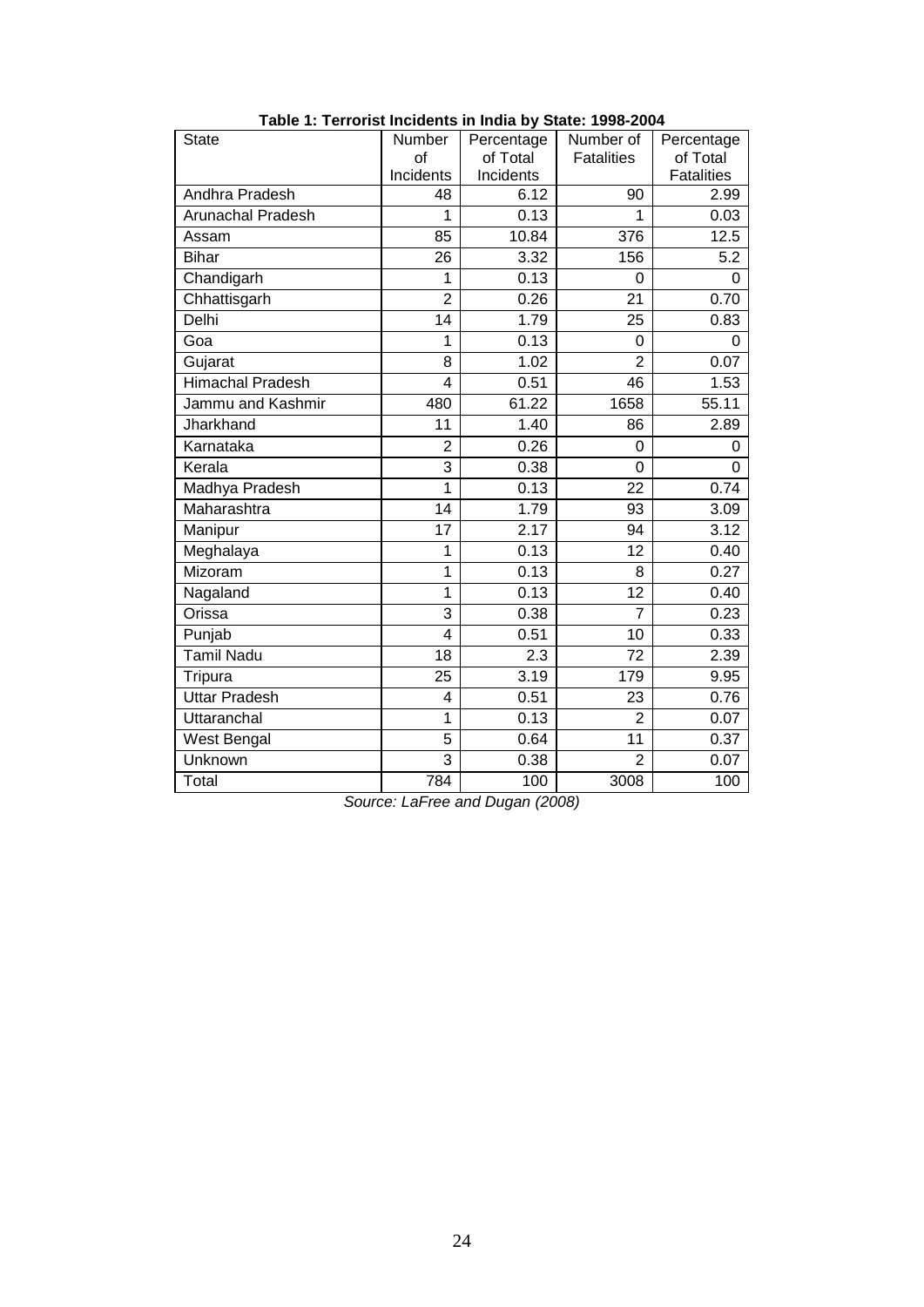| Group                                       | <b>Number of Incidents</b> | <b>Number of Fatalities</b> |
|---------------------------------------------|----------------------------|-----------------------------|
| Al-Arifeen                                  | 1                          | 6                           |
| Al-Badr                                     | 1                          | $\mathbf 0$                 |
| Al-Hamas Mujahideen                         | $\mathbf{1}$               | $\mathbf 0$                 |
| Al-Madina [LeT Front]                       | 3                          | 4                           |
| Al-Mansoorian                               | $\mathbf{1}$               | 4                           |
| Al-Mansurian [LeT Front]                    | $\overline{3}$             | 13                          |
| Al-Omar Mujahedin                           | $\overline{2}$             | 13                          |
| Al-Shuda Brigade of Jammu and Kashmir       | 1                          | 8                           |
| Harakat ul-Mujahidin                        | $\overline{2}$             | $\mathbf{1}$                |
| Harkatul Jihad-e-Islami                     | 3                          | 38                          |
| Hizb-ul-Mujahidin                           | 34                         | 173                         |
| <b>Islamic Fateh</b>                        | 1                          | 1                           |
| <b>Islamic Militants</b>                    | 1                          | $\mathbf{1}$                |
| Jaish-e-Mohammad                            | 11                         | 39                          |
| Jamaat-ul Mujahideen                        | 4                          | 25                          |
| Kashmir Freedom Force                       | 1                          | $\mathbf 0$                 |
| Lashkar-e Taiba                             | 47                         | 371                         |
| Save Kashmir                                | 1                          | 1                           |
| Save Kashmir Movement                       | $\overline{2}$             | 9                           |
| Students Islamic Movement of India          | 4                          | 63                          |
| Tehreek-ul-Mujahedeen                       | $\mathbf{1}$               | 2                           |
| The Islamic Front                           | 1                          | 10                          |
| <b>Total Islamic Groups</b>                 | 126                        | 782                         |
| <b>Marxist Groups</b>                       |                            |                             |
| <b>Bengali Tiger Force</b>                  | $\mathbf{1}$               | $\overline{2}$              |
| Communist Party of India - Maoist (CPI-M)   | $\overline{2}$             | 4                           |
| Communist Party of India (Marxist Leninist) | 1                          | 6                           |
| <b>Maoist Communist Center</b>              | 14                         | 98                          |
| <b>Naxalites</b>                            | 8                          | 31                          |
| People's Liberation Army                    | 1                          | 8                           |
| People's War Group                          | 46                         | 189                         |
| Porattom                                    | 1                          | 0                           |
| Praveen Dalam                               | 1                          | 1                           |
| <b>Total Marxist Groups</b>                 | 75                         | 339                         |
| <b>North-East Groups</b>                    |                            |                             |
| All Tripura Tiger Force                     | 6                          | 56                          |
| <b>Bodo Liberation Tigers</b>               | 6                          | 42                          |
| Dima Halao Daoga (DHD)                      | 5                          | 1                           |
| Kamtapur Liberation Organization            | 1                          | 4                           |
| Kanglei Yawol Kanna Lup                     | 2                          | 8                           |
| Karbi National Volunteers                   | $\overline{2}$             | 10                          |
| Kuki Liberation Army                        | 1                          | 0                           |
| Kuki Revolutionary Army                     | $\mathbf{1}$               | 11                          |
| National Democratic Front of Bodoland       | 14                         | 99                          |
| National Liberation Front of Tripura        | 21                         | 140                         |
| National Socialist Council of Nagaland      | 1                          | 10                          |
| United Liberation Front of Assam            | 36                         | 165                         |
| United People's Democratic Solidarity       | 1                          | 0                           |
| <b>Total North-East Groups</b>              | 97                         | 546                         |

**Table 2: Terrorist Incidents in India by Major Groups Responsible, 1998-2004**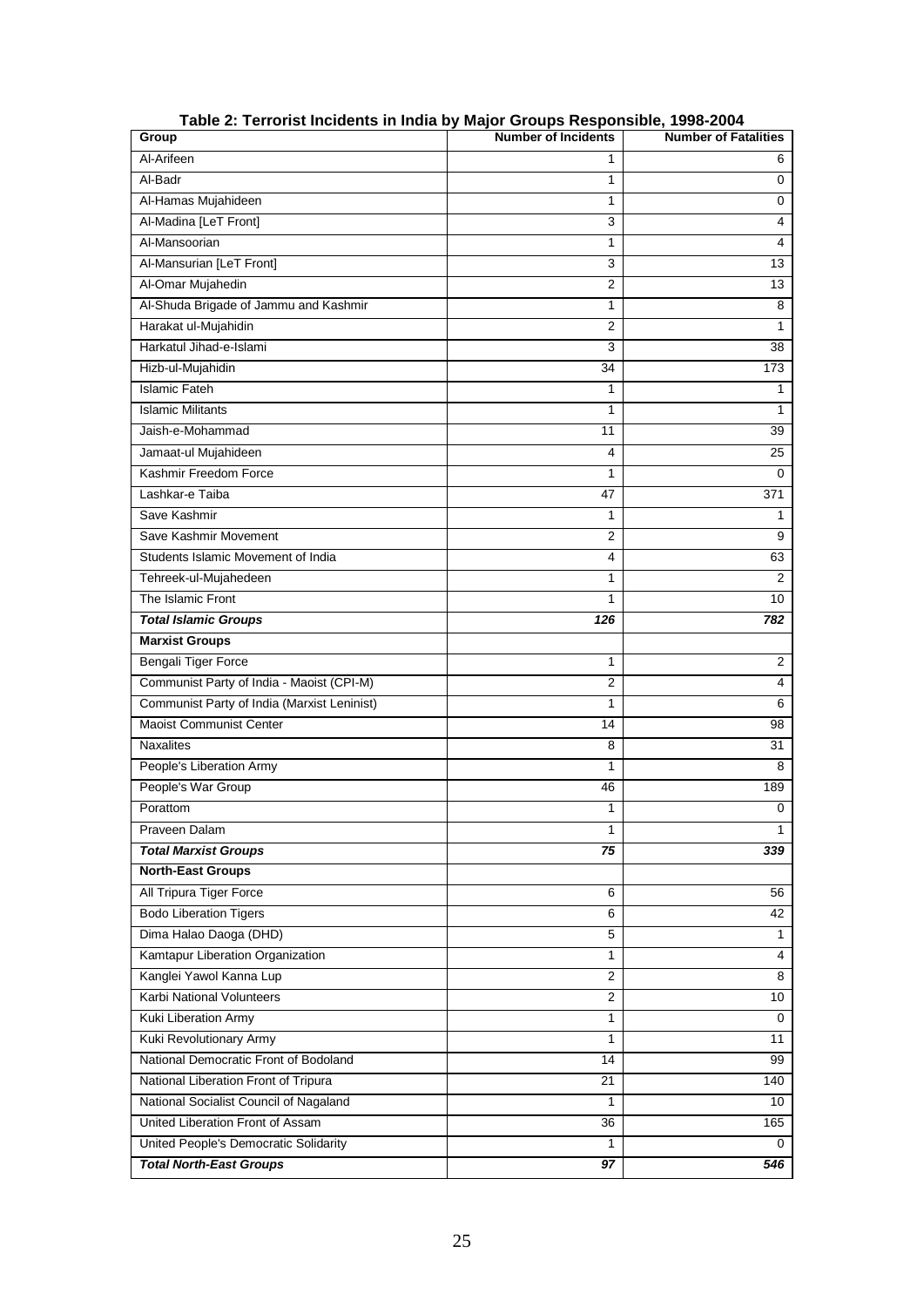| <b>Assault Type</b>   | <b>Number of Incidents</b> | <b>Number of Fatalities</b> | <b>Fatalities-to-</b><br><b>Incidents</b> |
|-----------------------|----------------------------|-----------------------------|-------------------------------------------|
| <b>Bombings</b>       | 378                        | 1049                        | 2.78                                      |
| <b>Armed Assault</b>  | 298                        | 1803                        | 6.05                                      |
| Assassination         | 52                         | 85                          | 1.63                                      |
| Infrastructure Attack | 35                         | 45                          | 1.29                                      |
| Hostages              | 20                         | 26                          | 1.30                                      |
| Unknown               |                            |                             |                                           |
| Total                 | 784                        | 3008                        | 3.84                                      |

**Table 3: Fatalities by Attack Type**

**Table 4: Fatalities by Terrorist Group**

| <b>Groups</b>       | <b>Number of</b><br><b>Incidents</b> | <b>Number of</b><br><b>Fatalities</b> | <b>Fatalities-to-</b><br><b>Incidents</b> |
|---------------------|--------------------------------------|---------------------------------------|-------------------------------------------|
| Islamic             | 126                                  | 782                                   | 6.21                                      |
| Marxist             | 75                                   | 339                                   | 4.52                                      |
| North-Eastern       | 97                                   | 546                                   | 5.63                                      |
| <b>Other Groups</b> | 87                                   | 210                                   | 2.41                                      |
| Unknown             | 399                                  | 1131                                  | 2.83                                      |
| Total               | 784                                  | 3008                                  | 3.84                                      |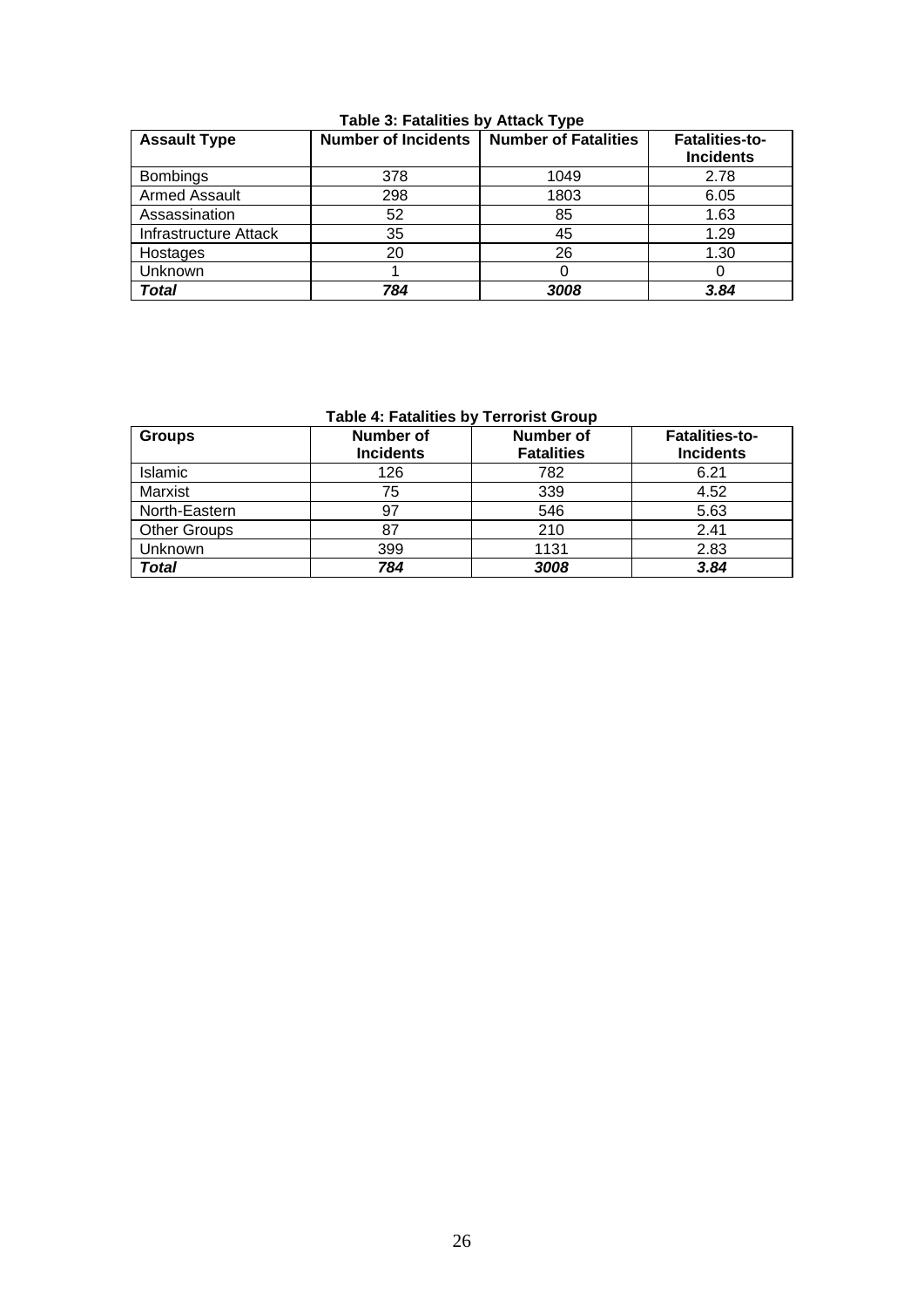| Group                                       | Armed<br>Assault | <b>Bombing</b> | Other          | Total          |
|---------------------------------------------|------------------|----------------|----------------|----------------|
| Al-Arifeen                                  | 0                | $\Omega$       | 1              | 1              |
| Al-Badr                                     | 0                | 1              | 0              | $\mathbf{1}$   |
| Al-Hamas Mujahideen                         | 0                | $\Omega$       | 1              | 1              |
| Al-Madina [LeT Front]                       | 0                | $\Omega$       | 3              | $\overline{3}$ |
| Al-Mansoorian                               | 0                | 1              | 0              | 1              |
| Al-Mansurian [LeT Front]                    | 1                | 1              | 1              | 3              |
| Al-Omar Mujahedin                           | 1                | 1              | 0              | $\overline{2}$ |
| Al-Shuda Brigade of Jammu and Kashmir       | 0                | 1              | 0              | $\mathbf{1}$   |
| Harakat ul-Mujahidin                        | 1                | $\mathbf 0$    | 1              | $\overline{2}$ |
| Harkatul Jihad-e-Islami                     | $\overline{2}$   | 1              | 0              | $\overline{3}$ |
| Hizb-ul-Mujahidin                           | 11               | 20             | 3              | 34             |
| <b>Islamic Fateh</b>                        | 0                | 1              | 0              | 1              |
| <b>Islamic Militants</b>                    | 0                | 1              | 0              | 1              |
| Jaish-e-Mohammad                            | 6                | 5              | 0              | 11             |
| Jamaat-ul Mujahideen                        | $\overline{2}$   | $\overline{2}$ | 0              | 4              |
| Kashmir Freedom Force                       | 0                | $\Omega$       | 1              | $\mathbf{1}$   |
| Lashkar-e Taiba                             | 27               | 13             | $\overline{7}$ | 47             |
| Save Kashmir                                | 0                | 0              | 1              | 1              |
| Save Kashmir Movement                       | 0                | $\overline{2}$ | 0              | $\overline{2}$ |
| Students Islamic Movement of India          | 0                | 4              | 0              | 4              |
| Tehreek-ul-Mujahedeen                       | 1                | $\Omega$       | 0              | 1              |
| The Islamic Front                           | 0                | 1              | 0              | 1              |
| <b>Total Islamic Groups</b>                 | 52               | 55             | 19             | 126            |
| <b>Marxist Groups</b>                       |                  |                |                |                |
| Bengali Tiger Force                         | 1                | 0              | $\mathbf 0$    | 1              |
| Communist Party of India - Maoist (CPI-M)   | 2                | 0              | 0              | $\overline{2}$ |
| Communist Party of India (Marxist Leninist) | $\mathbf{1}$     | $\Omega$       | 0              | 1              |
| <b>Maoist Communist Center</b>              | 7                | 3              | 4              | 14             |
| <b>Naxalites</b>                            | 5                | 1              | $\overline{2}$ | 8              |
| People's Liberation Army                    | 1                | 0              | 0              | 1              |
| People's War Group                          | 9                | 23             | 14             | 46             |
| Porattom                                    | 0                | $\mathbf 0$    | 1              | 1              |
| Praveen Dalam                               | 0                | $\mathbf 0$    | $\mathbf{1}$   | 1              |
| <b>Total Marxist Groups</b>                 | 26               | 27             | 22             | 75             |
| <b>North-East Groups</b>                    |                  |                |                |                |
| All Tripura Tiger Force                     | 6                | 0              | 0              | 6              |
| <b>Bodo Liberation Tigers</b>               | 4                | 1              | 1              | 6              |
| Dima Halao Daoga (DHD)                      | 0                | 0              | 5              | 5              |
| Kamtapur Liberation Organization            | 1                | 0              | 0              | $\mathbf{1}$   |
| Kanglei Yawol Kanna Lup                     | $\mathbf{1}$     | $\mathbf{1}$   | 0              | $\overline{2}$ |
| Karbi National Volunteers                   | $\overline{2}$   | 0              | $\mathbf 0$    | $\overline{2}$ |
| Kuki Liberation Army                        | 0                | 0              | 1              | 1              |
| Kuki Revolutionary Army                     | $\mathbf{1}$     | 0              | 0              | $\mathbf{1}$   |
| National Democratic Front of Bodoland       | 9                | 4              | 1              | 14             |
| National Liberation Front of Tripura        | 18               | $\overline{2}$ | 1              | 21             |
| National Socialist Council of Nagaland      | 1                | $\Omega$       | 0              | 1              |
| United Liberation Front of Assam            | 13               | 18             | 5              | 36             |
| United People's Democratic Solidarity       | 0                | $\mathbf{1}$   | 0              | $\mathbf{1}$   |
| <b>Total North-East Groups</b>              | 56               | 27             | 14             | 97             |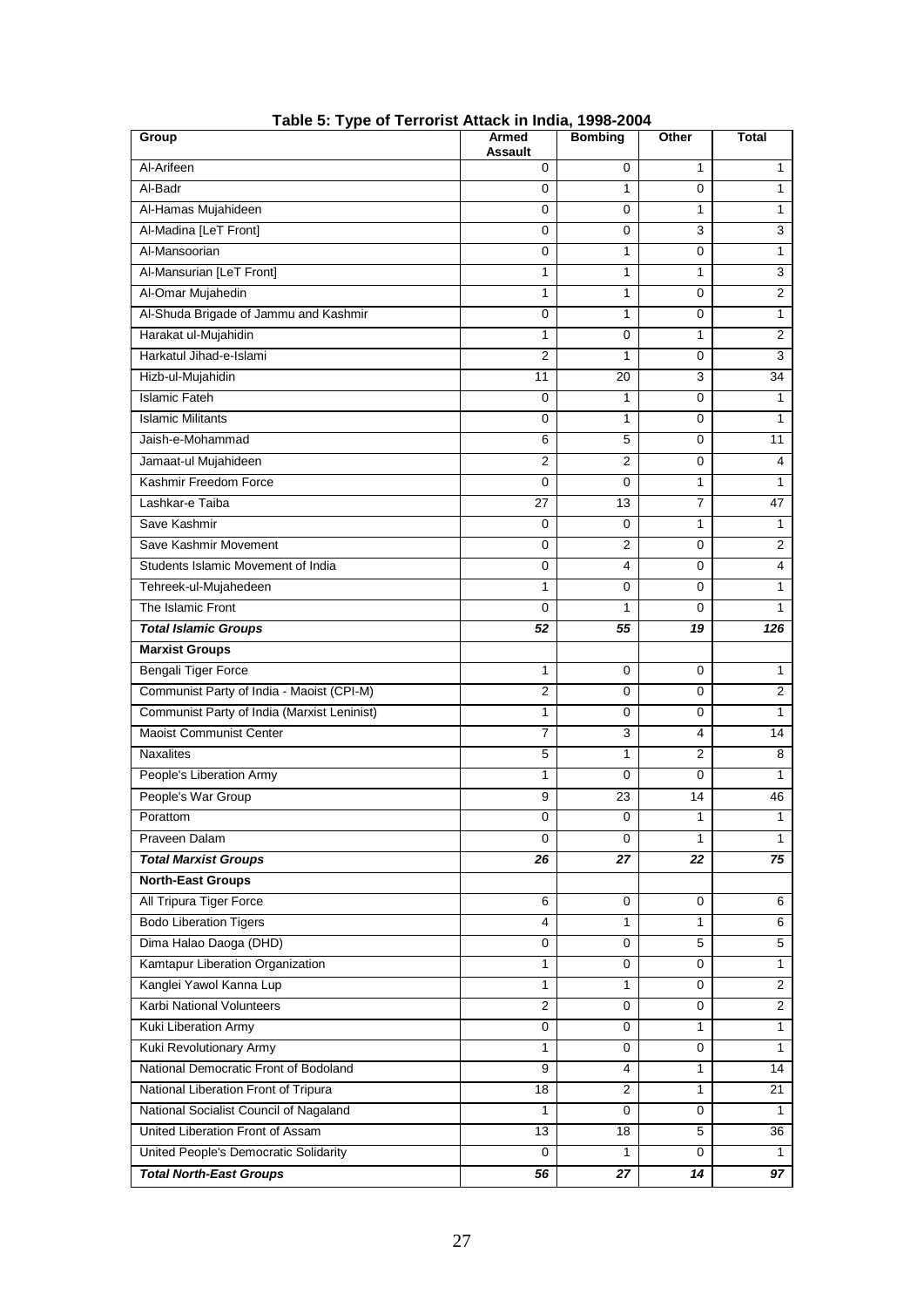|                          | Allacho III IIIula, 1990-2007 |         |
|--------------------------|-------------------------------|---------|
| Type of Assault          | <b>Coefficient Estimate</b>   | t-value |
| Intercept                | 1.111                         | 1.50    |
| Islamic groups           | 2.065                         | 1.37    |
| Marxist groups           | 0.508                         | 0.36    |
| North-Eastern groups     | $-0.540$                      | $-0.33$ |
| <b>Bombing</b>           | 0.743                         | 0.91    |
| Islamic bombing          | 1.772                         | 1.04    |
| Marxist bombing          | 3.601                         | 2.03    |
| North-East bombing       | 2.130                         | 1.08    |
| <b>Armed Assault</b>     | 3.791                         | 4.45    |
| Islamic armed assault    | 1.014                         | 0.58    |
| Marxist armed assault    | 0.129                         | 0.07    |
| North-East armed assault | 3.584                         | 1.96    |

**Table 6: Regression Estimates, by Group, of the Number of Fatalities from Terrorist Attacks in India, 1998-2004**

772 observations, 1998-2004

|  |  | Table 7: Number of Fatalities by Terrorist Group and Attack Type |
|--|--|------------------------------------------------------------------|
|  |  |                                                                  |

|                      | <b>Residual</b><br>Group | <b>Islamic</b><br><b>Groups</b> | <b>Marxist</b><br><b>Groups</b> | North-<br><b>Eastern</b><br><b>Groups</b> |
|----------------------|--------------------------|---------------------------------|---------------------------------|-------------------------------------------|
| <b>Bombing</b>       | 1.85                     | 5.69                            | 5.96                            | 3.44                                      |
| <b>Armed assault</b> | 4.90                     | 7.98                            | 5.54                            | 7.94                                      |
| Other attack type    | 1 1 1                    | 4.29                            | 1.62                            | 0.57                                      |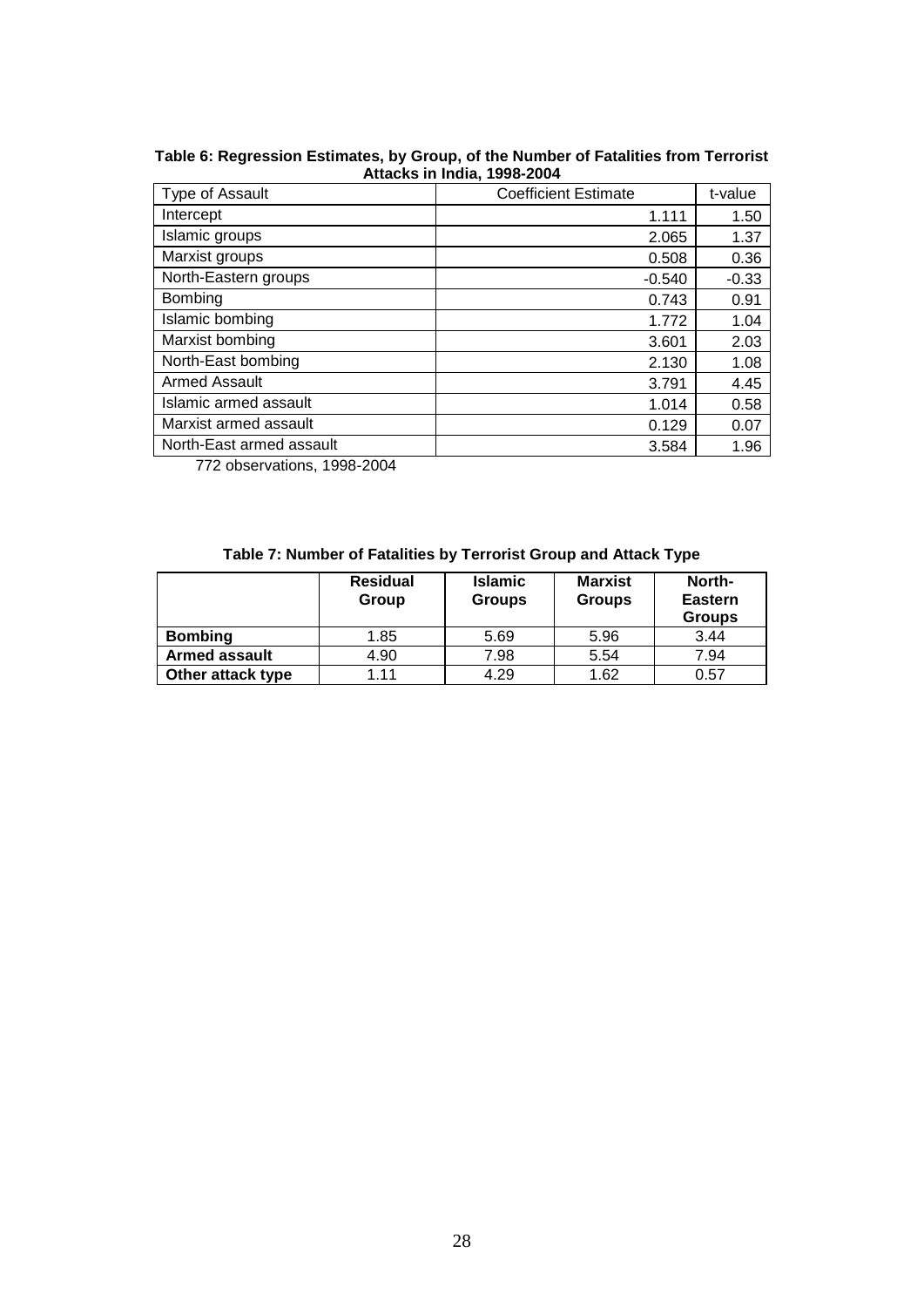| DIIIUU "VAXALA<br>- IVIELIJUU                                            |                                                    |                                                      |                                                    |  |                                                         |                                                    |  |
|--------------------------------------------------------------------------|----------------------------------------------------|------------------------------------------------------|----------------------------------------------------|--|---------------------------------------------------------|----------------------------------------------------|--|
|                                                                          | <b>Sample</b><br>Average                           | Group s treated as group r                           |                                                    |  | Group r treated as group s                              |                                                    |  |
|                                                                          | $F - Fs$                                           | <b>Attack Type</b><br><b>Difference</b>              | <b>Residual</b>                                    |  | <b>Attack Type</b><br><b>Difference</b>                 | <b>Residual</b>                                    |  |
| $r =$ Islamic<br>s=Marxist<br>$r =$ Islamic<br>s=North<br><b>Eastern</b> | $6.21 - 4.52 =$<br>1.69<br>$6.21 - 5.63 =$<br>0.58 | $6.21 - 5.75 =$<br>0.46<br>$6.21 - 6.65$<br>$=-0.44$ | $5.75 - 4.52 =$<br>1.23<br>$6.65 - 5.63 =$<br>1.02 |  | $5.19 - 4.52$<br>$= 0.67$<br>$4.95 - 5.63$<br>$= -0.68$ | $6.21 - 5.19 =$<br>1.02<br>$6.21 - 4.95 =$<br>1.26 |  |
| $r =$ North-<br><b>Eastern</b><br>s=Marxist                              | $5.63 - 4.52 =$<br>1.11                            | $5.63 - 4.95 =$<br>0.68                              | $4.95 - 4.52 =$<br>0.43                            |  | $5.09 - 4.52$<br>$= 0.57$                               | $5.63 - 5.09 =$<br>0.54                            |  |

#### **Table 8 The Decomposition of Fatality Rates by Terrorist Group: "Blinder-Oaxaca" Method**

F<sup>'</sup> and F<sup>s</sup> are the average number of fatalities (fatality rates) from terrorist incidents for which group *r* and group *s* were, respectively, responsible.

\* Attack type difference: *holding "equipment" constant at group r levels*, this difference represents the inter-group difference in fatality rates due to differences between the two groups, r and s, in their attack types.

\*\* Attack type difference: *holding "equipment" constant at group s levels*, this difference represents the inter-group difference in fatality rates due to differences between the two groups, r and s, in their attack types.

|                      | <b>Armed Attack</b><br><b>Incidents</b> | <b>Bombing</b><br><b>Incidents</b> | <b>Maximum</b><br>Deaths from<br><b>Armed Assault</b><br><b>Incident</b> | <b>Maximum</b><br>Deaths from<br><b>Bombing</b><br><b>Incident</b> |
|----------------------|-----------------------------------------|------------------------------------|--------------------------------------------------------------------------|--------------------------------------------------------------------|
| <b>Islamic</b>       | 0.534                                   | 0.729                              | 52                                                                       | 35                                                                 |
| <b>Marxist</b>       | 0.538                                   | 0.607                              | 26                                                                       | 32                                                                 |
| <b>North-Eastern</b> | 0.350                                   | 0.619                              | 12                                                                       | 26                                                                 |

### **Table 9: Gini Coefficients by Terrorist Group and Type Attack**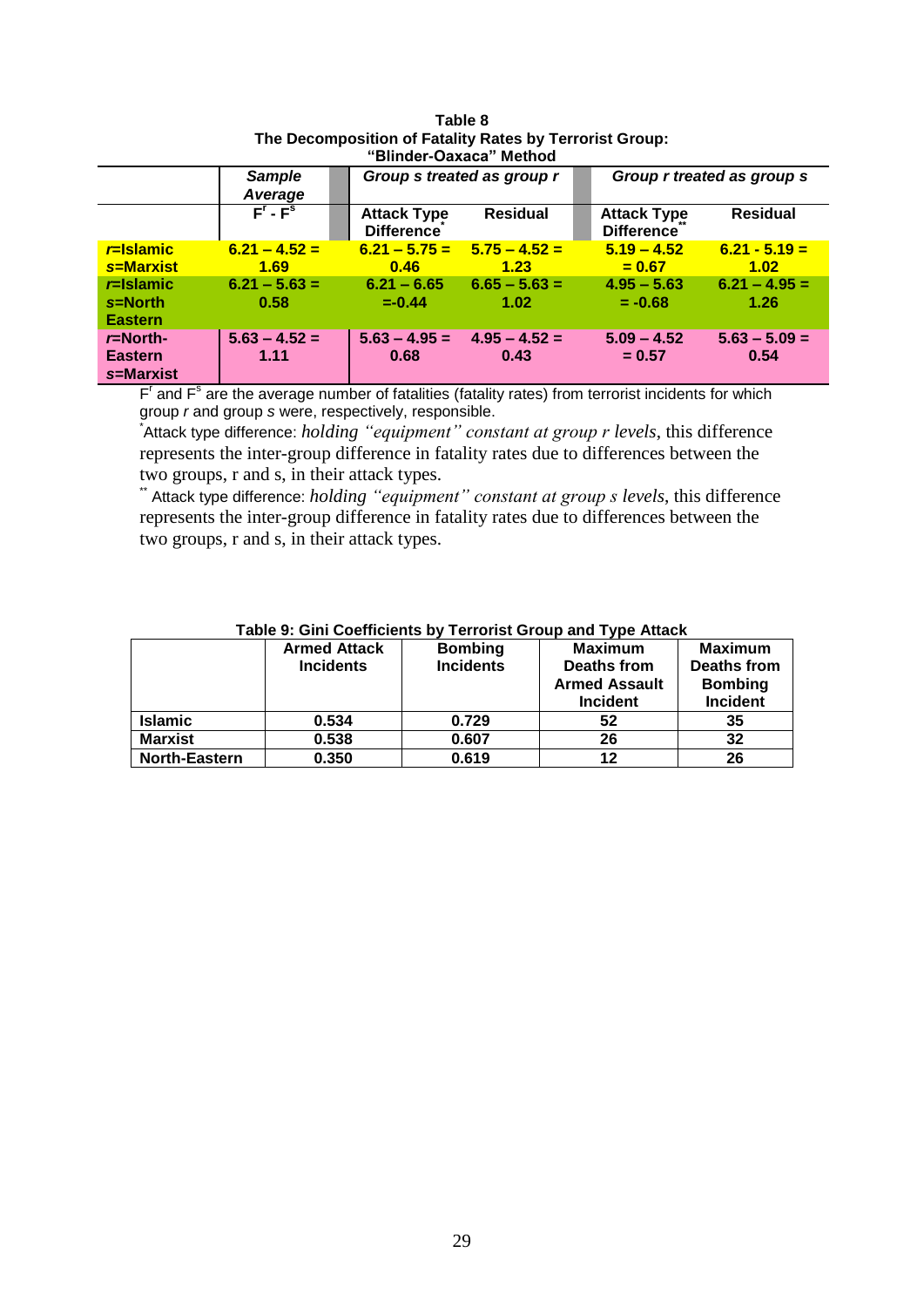|                                                                    | oo. Oroupo in inuiu. Annou Aoouun unu Domonig<br><b>Armed assault</b> |                |                |                | <b>Bombing</b>  |                |
|--------------------------------------------------------------------|-----------------------------------------------------------------------|----------------|----------------|----------------|-----------------|----------------|
|                                                                    | <b>Islamic</b>                                                        | <b>Marxist</b> | North-<br>East | <b>Islamic</b> | <b>Marxist</b>  | North-<br>East |
| <b>Number of Incidents</b>                                         | 53                                                                    | 26             | 56             | 56             | $\overline{27}$ | 27             |
| <b>Number of Deaths</b>                                            | 415                                                                   | 144            | 445            | 313            | <b>161</b>      | 93             |
| <b>Deaths per Incident:</b><br><b>Fatality Rate</b>                | 7.98                                                                  | 5.54           | 7.95           | 5.69           | 5.96            | 3.44           |
| <b>Inequality Aversion:</b><br>$\varepsilon = 0.25$                |                                                                       |                |                |                |                 |                |
| <b>Equally distributed</b><br>equivalent (ede) number<br>of deaths | 466                                                                   | 163            | 468            | 396            | 187             | 108            |
| <b>Equally distributed</b><br>equivalent (ede) fatality<br>rate    | 8.96                                                                  | 6.27           | 8.36           | 7.20           | 6.93            | 4.00           |
| <b>Inequality Aversion:</b><br>$\varepsilon = 0.5$                 |                                                                       |                |                |                |                 |                |
| <b>Equally distributed</b><br>equivalent (ede) number<br>of deaths | 516                                                                   | 182            | 491            | 478            | 209             | 122            |
| <b>Equally distributed</b><br>equivalent (ede) fatality<br>rate    | 9.92                                                                  | 7.00           | 8.77           | 8.69           | 7.74            | 4.52           |
| <b>Inequality Aversion:</b><br>$\varepsilon = 0.75$                |                                                                       |                |                |                |                 |                |
| <b>Equally distributed</b><br>equivalent (ede) number<br>of deaths | 563                                                                   | 202            | 513            | 560            | 230             | 133            |
| <b>Equally distributed</b><br>equivalent (ede) fatality<br>rate    | 10.82                                                                 | 7.77           | 9.16           | 10.18          | 8.52            | 4.93           |
| <b>Inequality Aversion:</b><br>$\varepsilon = 1.0$                 |                                                                       |                |                |                |                 |                |
| <b>Equally distributed</b><br>equivalent (ede) number<br>of deaths | 608                                                                   | 222            | 535            | 640            | 248             | 143            |
| <b>Equally distributed</b><br>equivalent (ede) fatality<br>rate    | 11.69                                                                 | 8.54           | 9.55           | 11.64          | 9.19            | 5.30           |

| Table 10: Equally Distributed Equivalent Number of Deaths and Fatality Rates for |
|----------------------------------------------------------------------------------|
| <b>Terrorist Groups in India: Armed Assault and Bombing</b>                      |

**\***Number of deaths was not recorded for an armed assault and a bombing incident: hence divisorss are 52 and 55 for (Islamic) armed assault and bombing, respectively.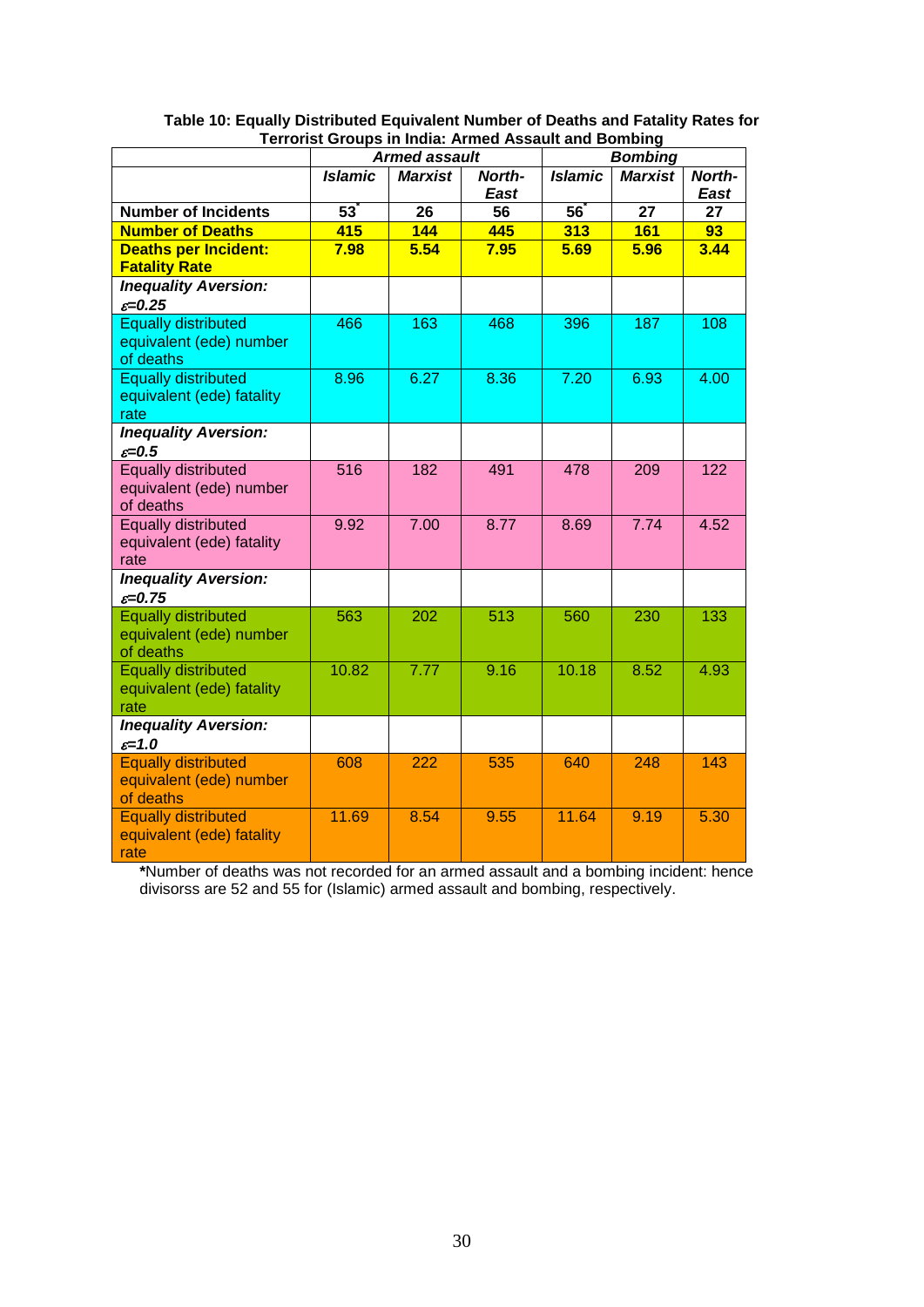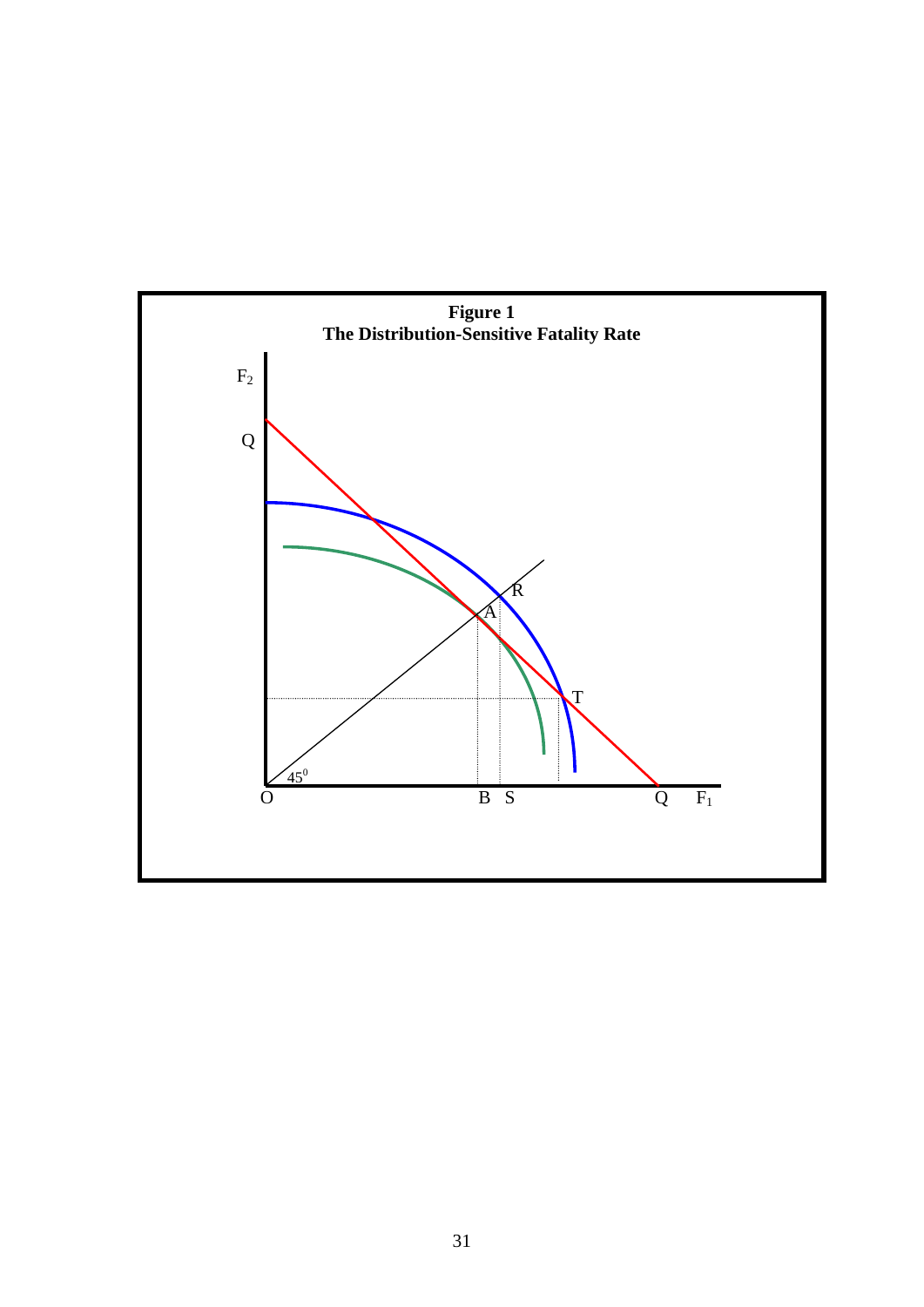### **Technical Appendix**

### **Derivation of the attack-type/attack-group interaction equation**

Define the variables  $I_j$ ,  $M_j$ , and  $N_j$  to take the value 1 if incident j was caused by, respectively, Islamic, Marxist, or North-Easter groups, and the value 0 otherwise.

Then the regression equation estimated over *M* terrorist incidents, 
$$
j=1...M
$$
, was:  
\n*Fatalities*<sub>j</sub> =  $\alpha + \alpha_B$ (*bombing*<sub>j</sub>) +  $\alpha_A$ (*armed* \_*assault*<sub>j</sub>)  
\n+ $\beta_B$ (*bombing*<sub>j</sub> ×  $I_j$ ) +  $\beta_A$ (*armed* \_*assault*<sub>j</sub> ×  $I_j$ )  
\n+ $\gamma_B$ (*bombing*<sub>j</sub> ×  $M_j$ ) +  $\gamma_A$ (*armed* \_*assault*<sub>j</sub> ×  $M_j$ )  
\n+ $\delta_B$ (*bombing*<sub>j</sub> ×  $N_j$ ) +  $\delta_A$ (*armed* \_*assault*<sub>j</sub> ×  $N_j$ )

The coefficients  $\alpha_{\beta}$  and  $\alpha_{\beta}$  in the above equation are the fatalities associated with bombings and armed assault, respectively, when a non-Islamic/Marxist/North-Eastern group was responsible for the incident; the  $\beta_B$  and  $\beta_A$  are the *additional* fatalities associated with bombings and armed assault, respectively, when an Islamic group was responsible for the incident; the  $\gamma_B$  and  $\gamma_A$  are the *additional* fatalities associated with bombings and armed assault, respectively, when a Marxist group was responsible for the incident; and the  $\delta_B$  and  $\delta_A$  are the *additional* fatalities associated with bombings and armed assault, respectively, when a North-Eastern group was responsible for the incident.

# **Derivation of the Blinder-Oaxaca decomposition as applied to terrorism**

There are *K* incidents (indexed,  $k=1...K$ ) of which  $K_I$  are by Islamic groups,  $K_M$  by Marxists, and  $K_N$  by North-Eastern groups. *j*=*I* (*Islamic*), *M* (*Marxist*.), *j*=*N (North-East).* Let  $\mathbf{X}_{s}^{j} = \left\{ X_{s}^{j}, s = 1...S \right\}$  represents the vector of observations, for incident *k* of group *j*, on *S* variables which determine the number of fatalities,  $Y_k$ , from